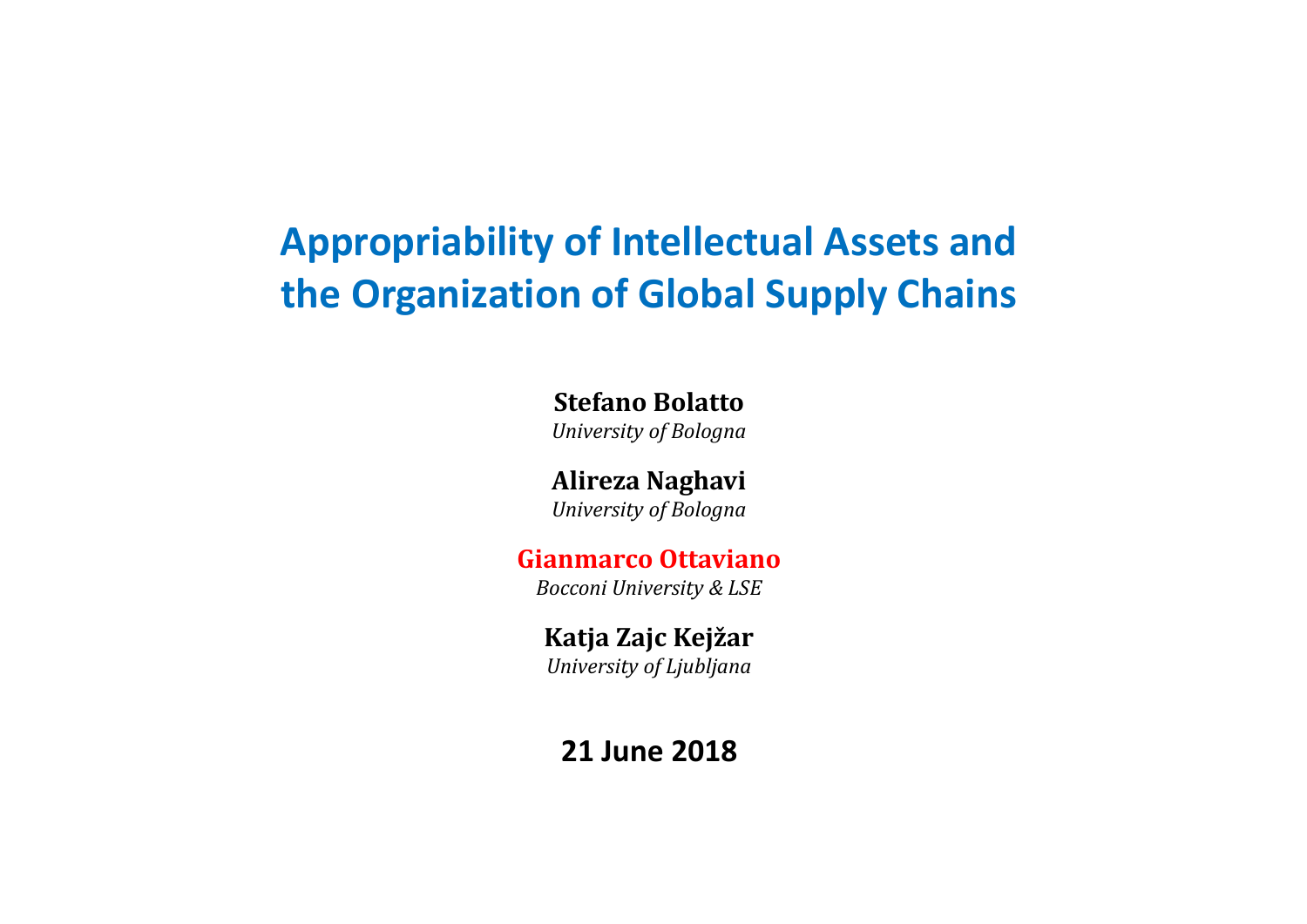### **Background**

Modern supply chains are becoming more and more "global" in nature (suppliers located across different countries).

*►* **Integration** vs. **outsourcing** decision ('make or buy')

Central issue: **incomplete contracts** and **contract enforcement** (Antràs 2003, 2005; Antràs & Helpman 2004, 2008; Grossman & Helpman 2002, 2003, 2005)  $\rightarrow$  Mostly 'upstream sourcing' (Del Prete & Rungi 2017)

**Transaction cost theory** stresses trade-off between gains from specialized outsourced supply and associated losses from hold-up problems  $\rightarrow$  *better contracting institutions* increase incidences of *outsourcing* 

▶ Williamson (1971, 1975, 1985): better institutions **reduce hold-up problems** associated with outsourcing

**Property right theory** stresses trade-off between gains from stronger outsourced supplier's incentives and associated losses from weaker rent extraction  $\rightarrow$  *better contracting institutions increase incidences of integration* 

*►* Grossman & Hart (1986); Hart & Moore (1990): better institutions **reduce the need to create investment incentives** through outsourcing

**Evidence?** Most find support for **property right theory** (from Corcos et al. , 2013, to Eppinger & Kukharskyy, 2017) Few (e.g. Defever & Toubal, 2013) find support for **transaction cost theory**.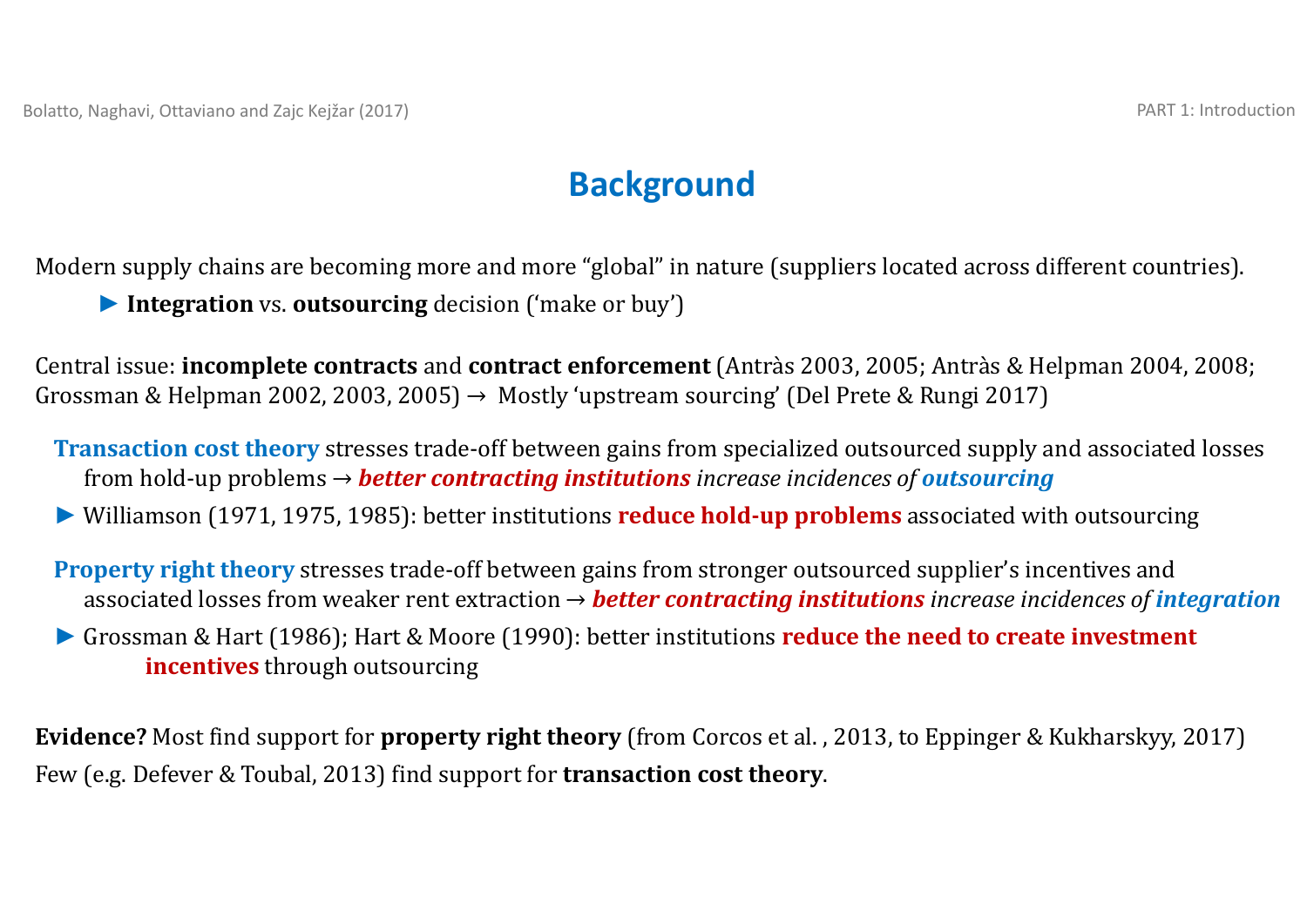### **Our contribution**

The focus of all existing works is on the contractual enforcement of input specifications.

#### **Our aim is to highlight the parallel importance of the appropriability of intellectual property**.

*► Incomplete protection of Intellectual Property Rights (IPR) entails additional imitation risk from outside competitors on top of hold‐up problem between firm and supplier.*

In particular, we study how **IPR** protection in the country of input production **may affect the optimal allocation of ownership rights** along the value chain.

#### Two building blocks:

- $\checkmark$  A simple theory of knowledge dissipation in sequential production
- Property rights model of sequential production à la Antràs & Chor (2013), Alfaro et al. (2017)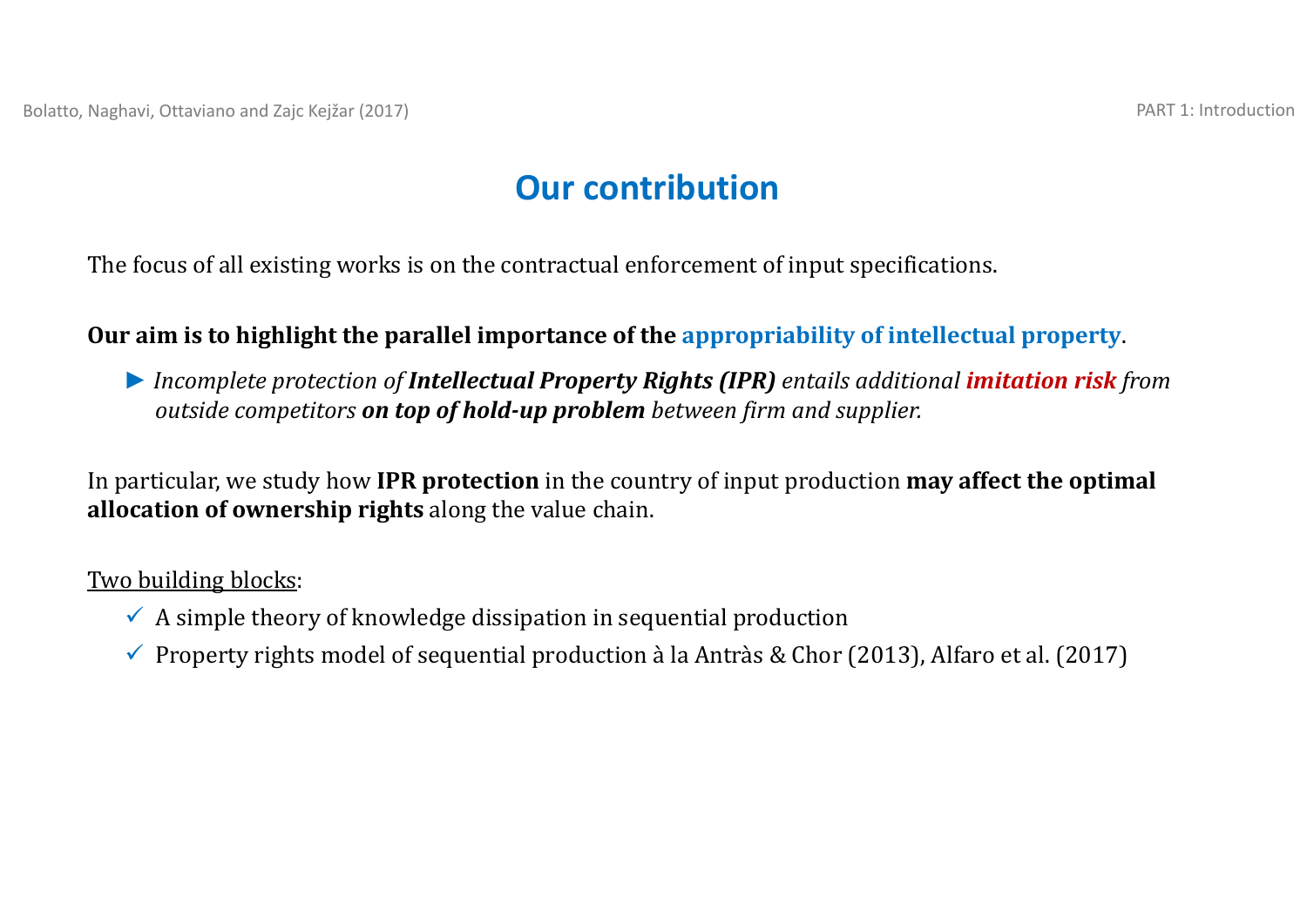### **Our contribution**

Model the **risk of imitation** in sequential global supply chains based on input IPR intensity and strength of IPR in production location.

▶ Bring this concept into the Antràs & Chor (2013) **property rights model** of the sequential supply chain.

The firm's decision to integrate or to outsource a given stage in production depends on:

- $\checkmark$  **Relative position of stage** within the production line
- $\checkmark$  Sequential substitutability/complementarity of supplier investments along the chain
- **+ Possibility of imitation** by competitors distorting suppliers' investment incentive structure under both integration and outsourcing (same set of available contracts)

Theoretical predictions tested on firm‐level data, using **trade, FDI and financial data on Slovenian firms and their subsidiaries** to measure propensity to integrate a given stage based on (i) upstreamness, (ii) complementarity of inputs, and (iii) IPR protection in the host country  $[\rightarrow$  (iv) IPR intensity of input].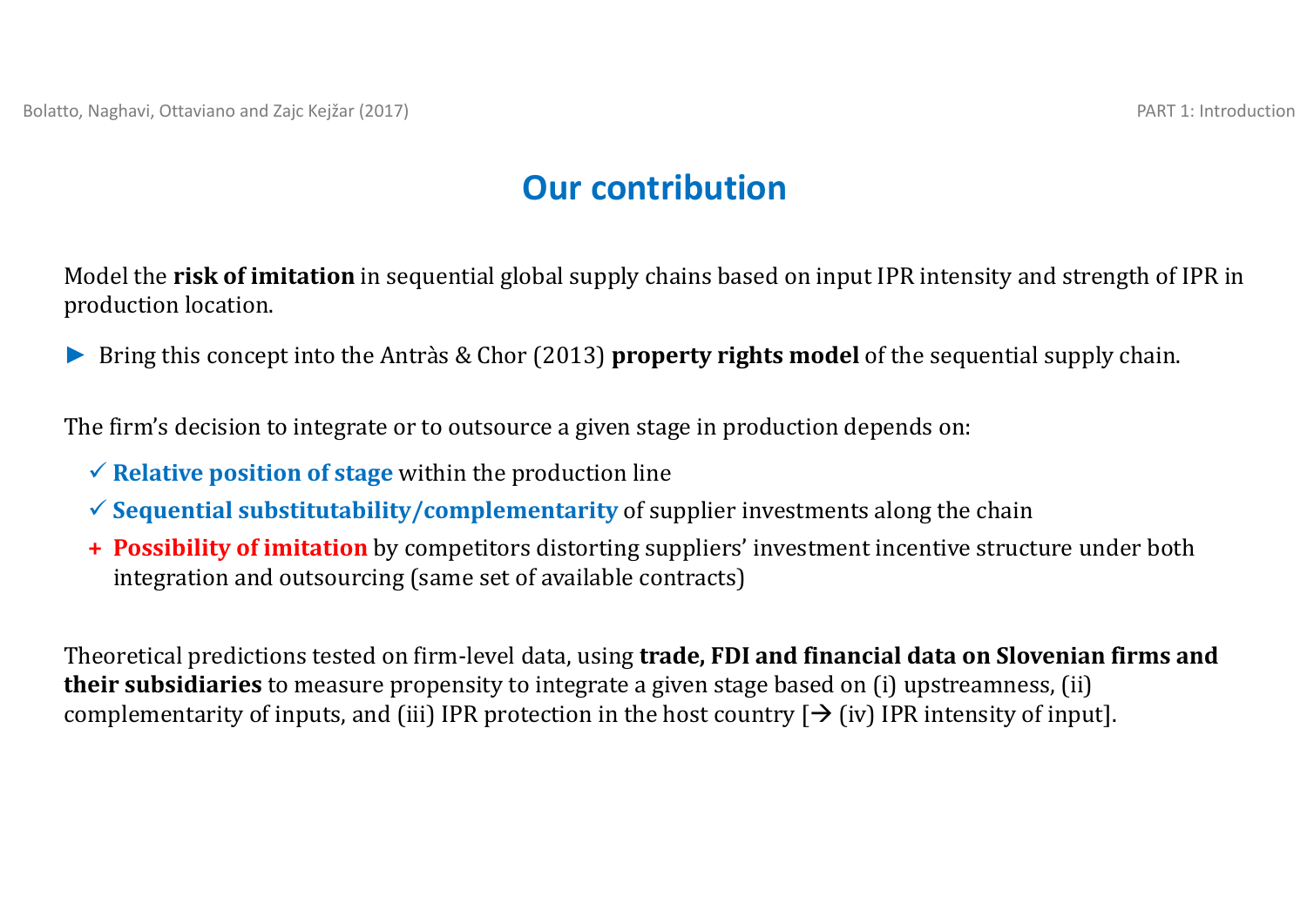### **Imitation and sequential production**

*►* Firm:

**►** Supplies a differentiated final product through sequential production stages ('value chain') → Is positioned 'downstream'.

► Has exclusive knowledge of the production technology of the final product and all inputs at each stage of the value chain.

- $\blacktriangleright$  At each stage **technology leaks** ('imitation') **unless the firm invests in IPR protection**  $\rightarrow$  no investment at any stage allows competitors to steal the firm's knowledge, and thus copy its final product, destroying the surplus generated by the value chain.
- ▶ The **probability of imitation** and thus the firm's investment choice on IPR protection affects the incentives of suppliers to invest in the relationship with the firm.
- *►* How this probability varies endogenously **across stages and countries** has crucial **implications for the firm's organization of the value chain**.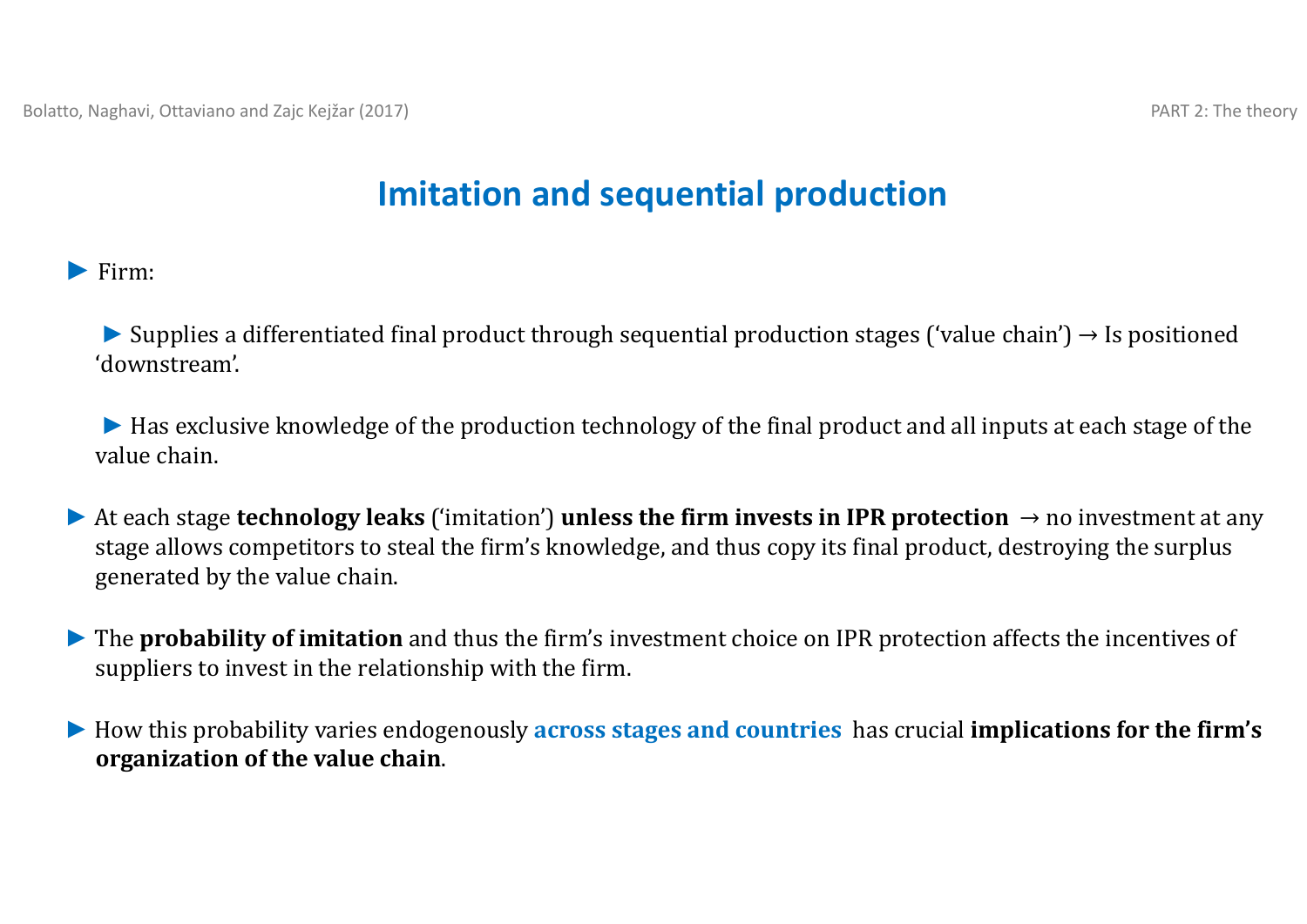#### **A model of sequential production**

Antràs and Chor (2013), Alfaro at al. (2017)  $\rightarrow$  property rights theory, sequential production, incomplete contracts.



Source: Alfaro et al (2017), Figure 2 Timing of Events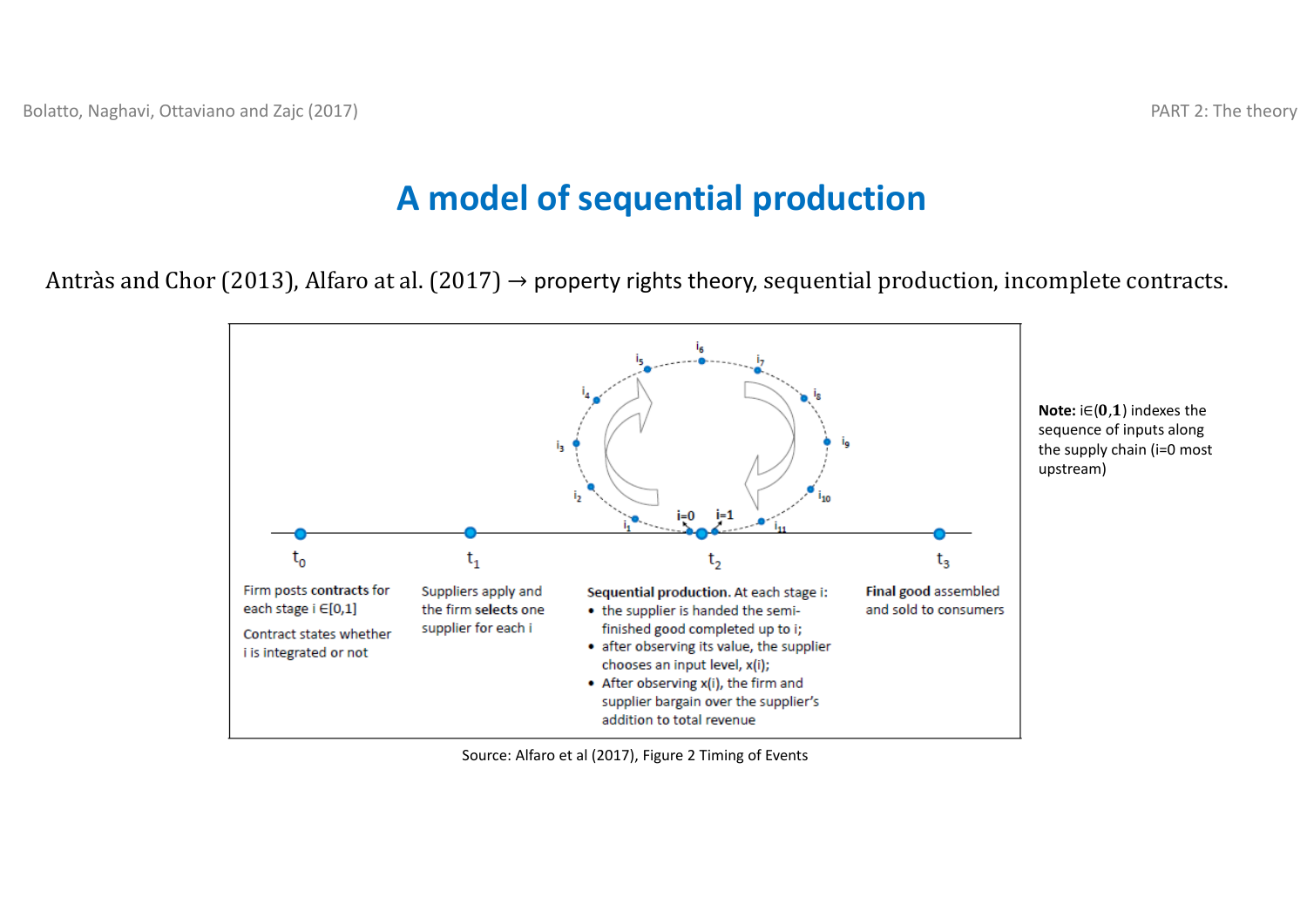## **A model of sequential production with imitation**

Antràs and Chor (2013), Alfaro at al. (2017)  $\rightarrow$  Enter **imitation**.



Source: Alfaro et al (2017), Figure 2 Timing of Events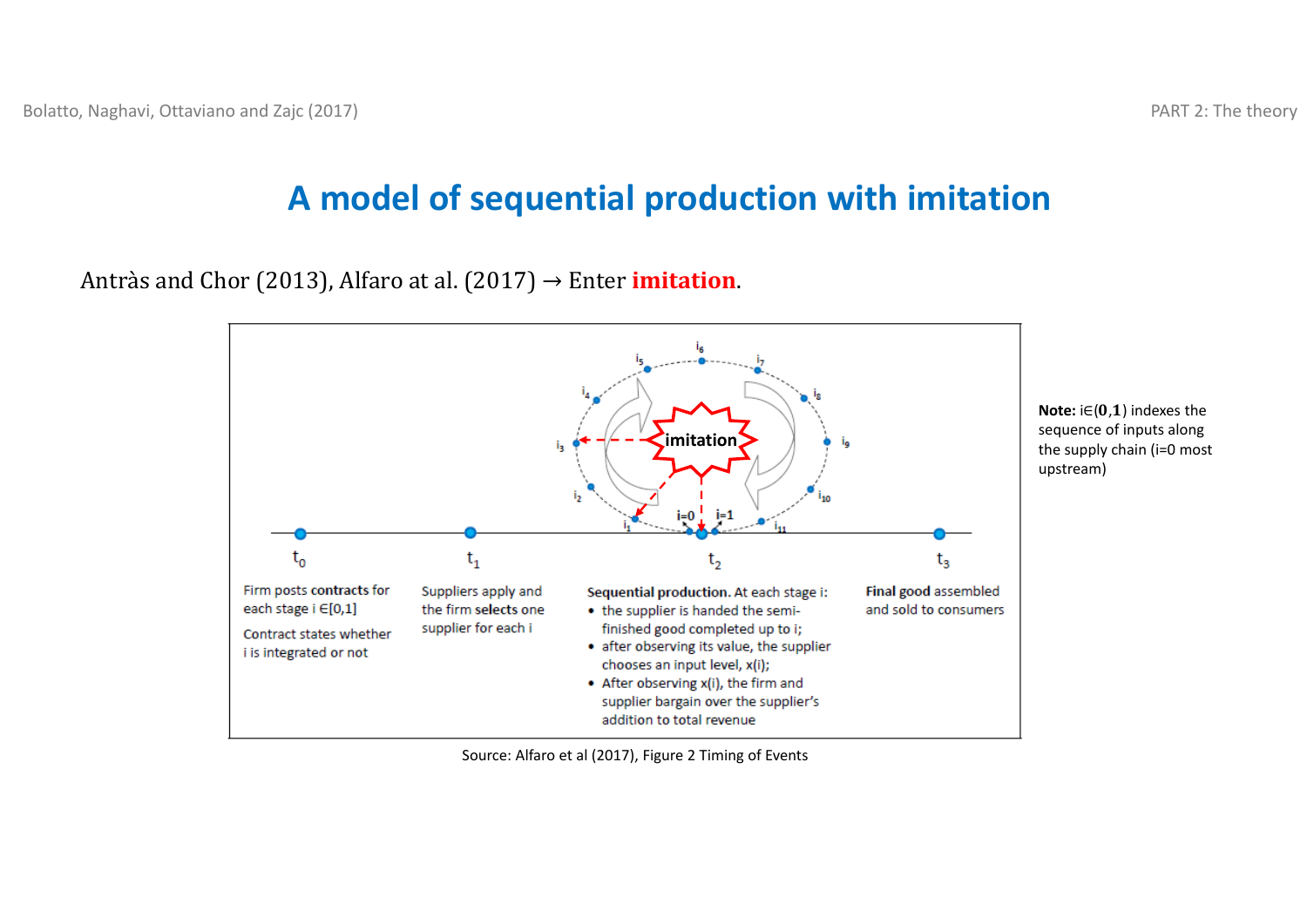#### **A model of sequential production with imitation**

Antràs and Chor (2013), Alfaro at al. (2017)  $\rightarrow$  sequential production, incomplete contracts.



Source: Alfaro et al (2017), Figure 2 Timing of Events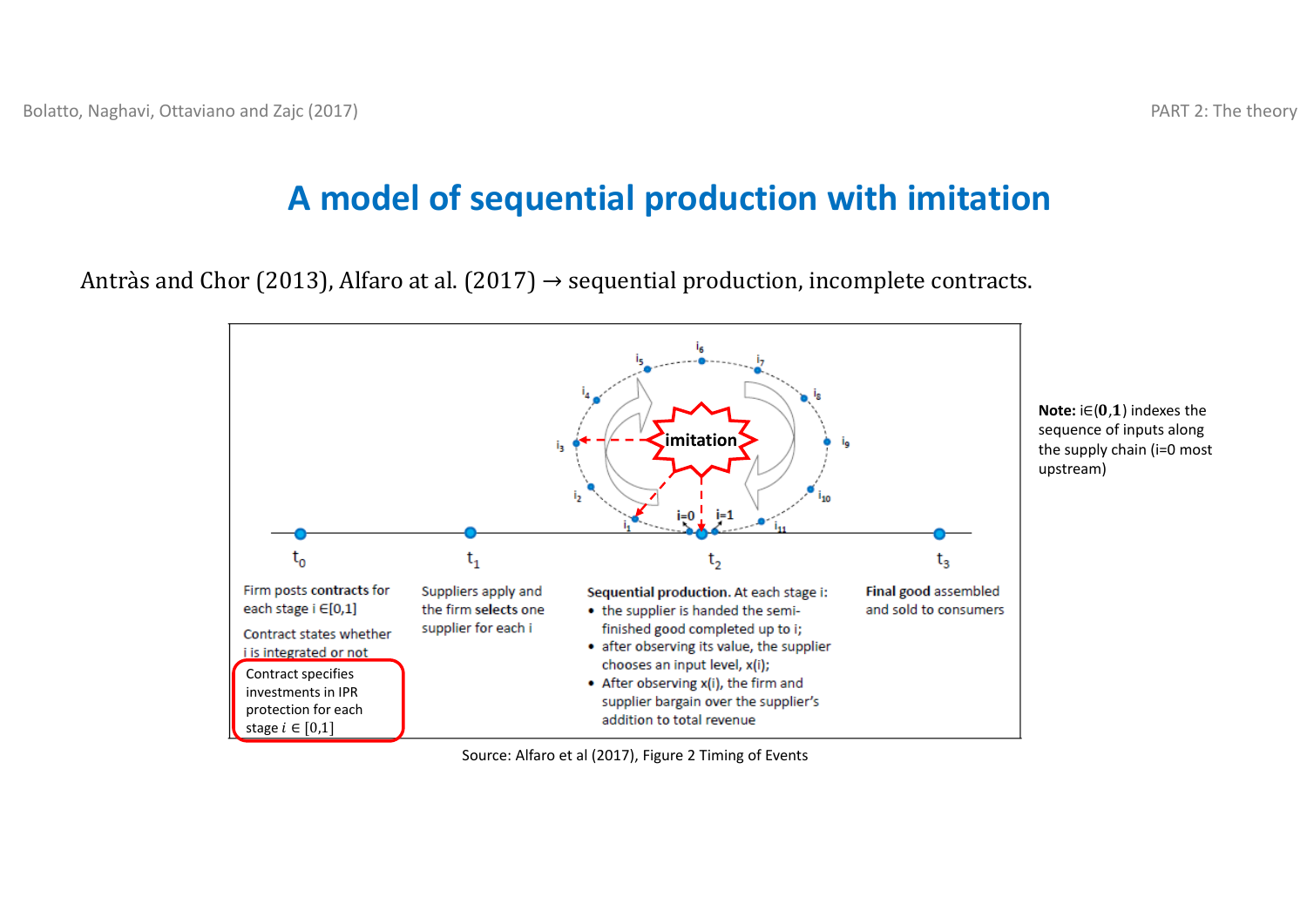## **Property rights and sequential production**

At any given stage of production, **integration allows the firm to extract more surplus** from its supplier, but...

**...outsourcing leads supplier to invest relatively more** as it gets a larger share of surplus  $\rightarrow$  this is the **positive direct differential effect** of outsourcing on supplier compared to integration.

**Indirect differential effect** ('spillover'): investment by an independent supplier affects the incentives to invest for all suppliers performing the subsequent stages in a way that depends on whether inputs are:

- **►** seq. **complements**  $(\rho > \alpha) \Rightarrow$  indirect differential effect of outsourcing is **positive**.
- **►** seq. substitutes  $(\rho < \alpha)$  ⇒ indirect differential effect of outsourcing is negative.

 $\rho$  = measure of output demand elasticity

 $a$  = measure of inputs' substitutability in production ('technological substitutability')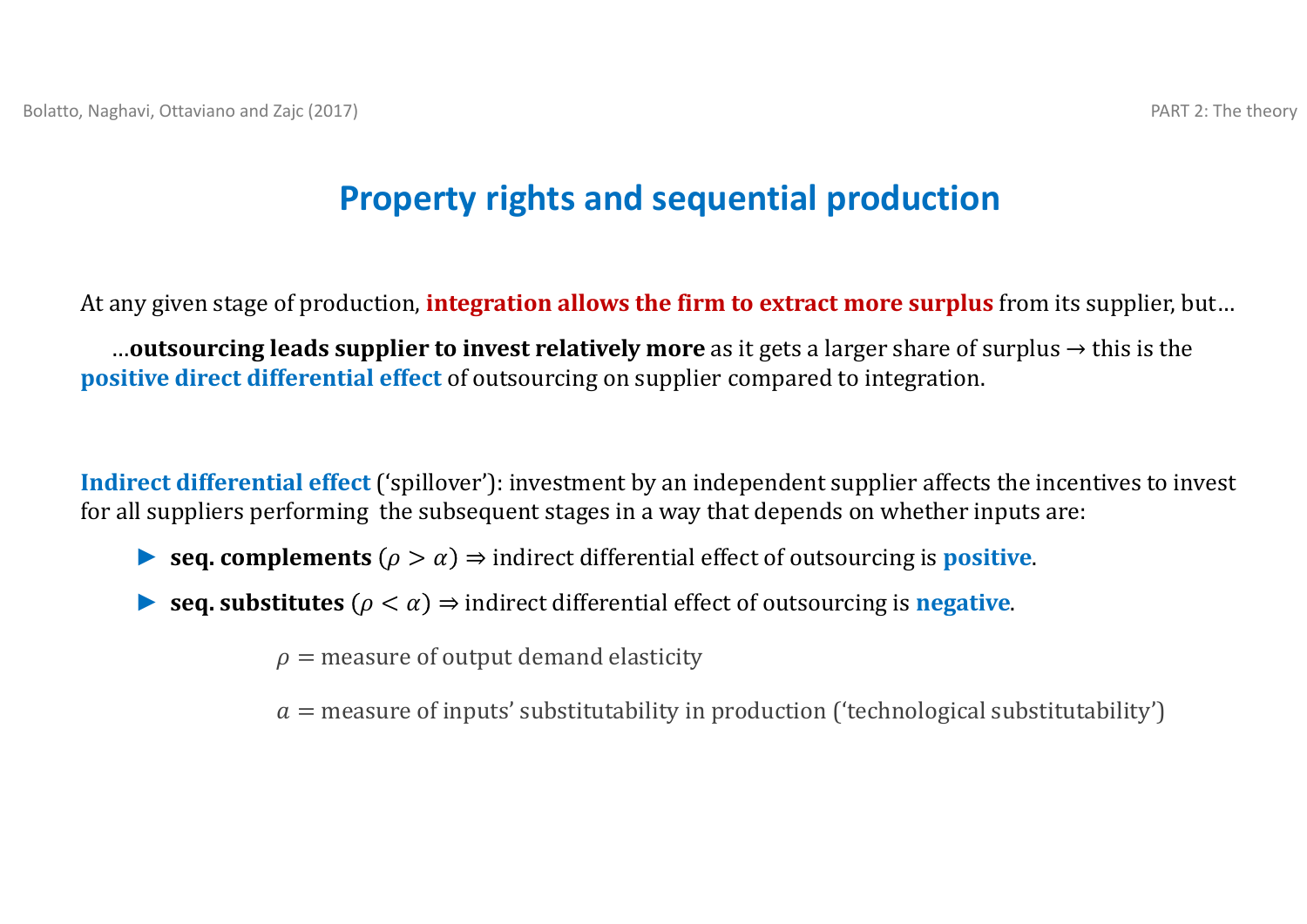#### **Property rights and sequential production**

**Position** of and **inter-relation** between **stages** affect firm organization via **supplier incentive structure** → Choice of where to place rent extraction vs. investment promotion.

Let  $\mathbf{z} \in (\mathbf{0},\mathbf{1})$  index the sequence of inputs along the supply chain ( $z$ =0 most upstream)

*►* **Sequential Substitutes** <sup>→</sup>*upstream investment reduces marginal return of downstream investments.*



*►* **Sequential Complements** <sup>→</sup>*upstream investment increases marginal return of downstream investments*

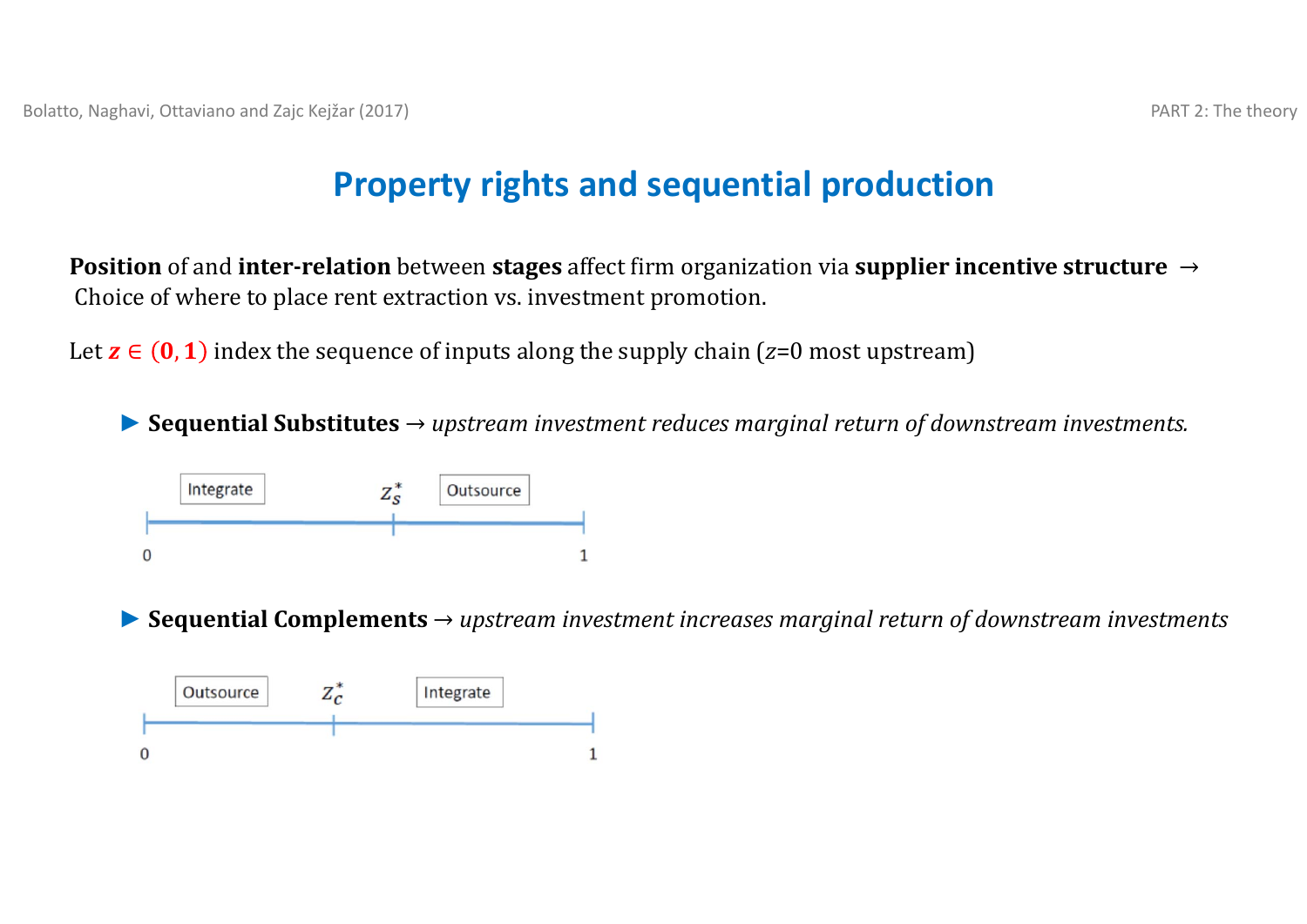#### **Input contractability and sequential production**

**Position** of and **inter-relation** between **stages** affect firm organization via **supplier incentive structure** → Choice of where to place rent extraction vs. investment promotion.

*►* **Sequential Substitutes** <sup>→</sup>*upstream investment reduces marginal return of downstream investments.*



Alfaro et al. (2017): **improved contractibility reduces reliance on outsourcing** in the **downstream** part of the process to overcome distortions associated with inefficient investment  $\rightarrow$  probability of integration increases but disproportionately downstream

*►* **Sequential Complements** <sup>→</sup>*upstream investment increases marginal return of downstream investments*



Alfaro et al. (2017): **improved contractibility reduces reliance on outsourcing** in the **upstream** part of the process to overcome distortions associated with inefficient investment  $\rightarrow$  probability of integration increases but disproportionately upstream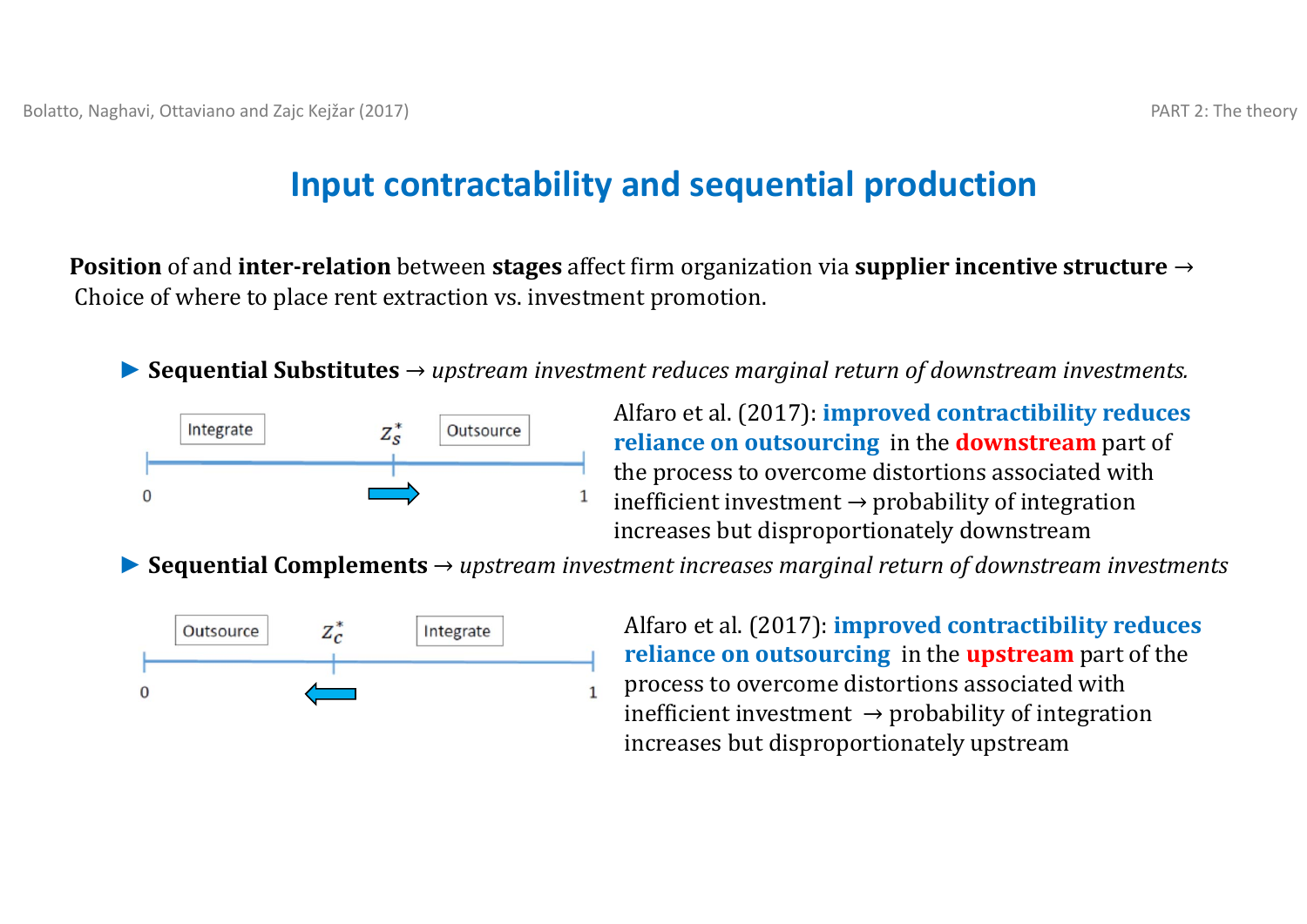- *►* Contract between firm and supplier is **incomplete in terms of input specifications, not in terms of intellectual property**:
	- ► No risk of dissipation of technological knowledge **within** the relationship (i.e. no value of knowledge for supplier outside its relation with the firm)

► Firm's investment in intellectual property protection specified in the contract is **verifiable and enforceable**

*►***There is however risk of imitation** from outsiders:

→ Let  $z \in (0,1)$  index the sequence of inputs along the supply chain (*z*=0 most upstream) and  $\varphi(z) \in (0,1)$ be the probability that input *z* is **not** imitated

► Firm decides (and writes in contract) organizational choice and IPR investment for every input before production starts → Considering IPR intensity of input (more IPR intensive inputs are more costly to protect) and quality of **IPR institutions in country**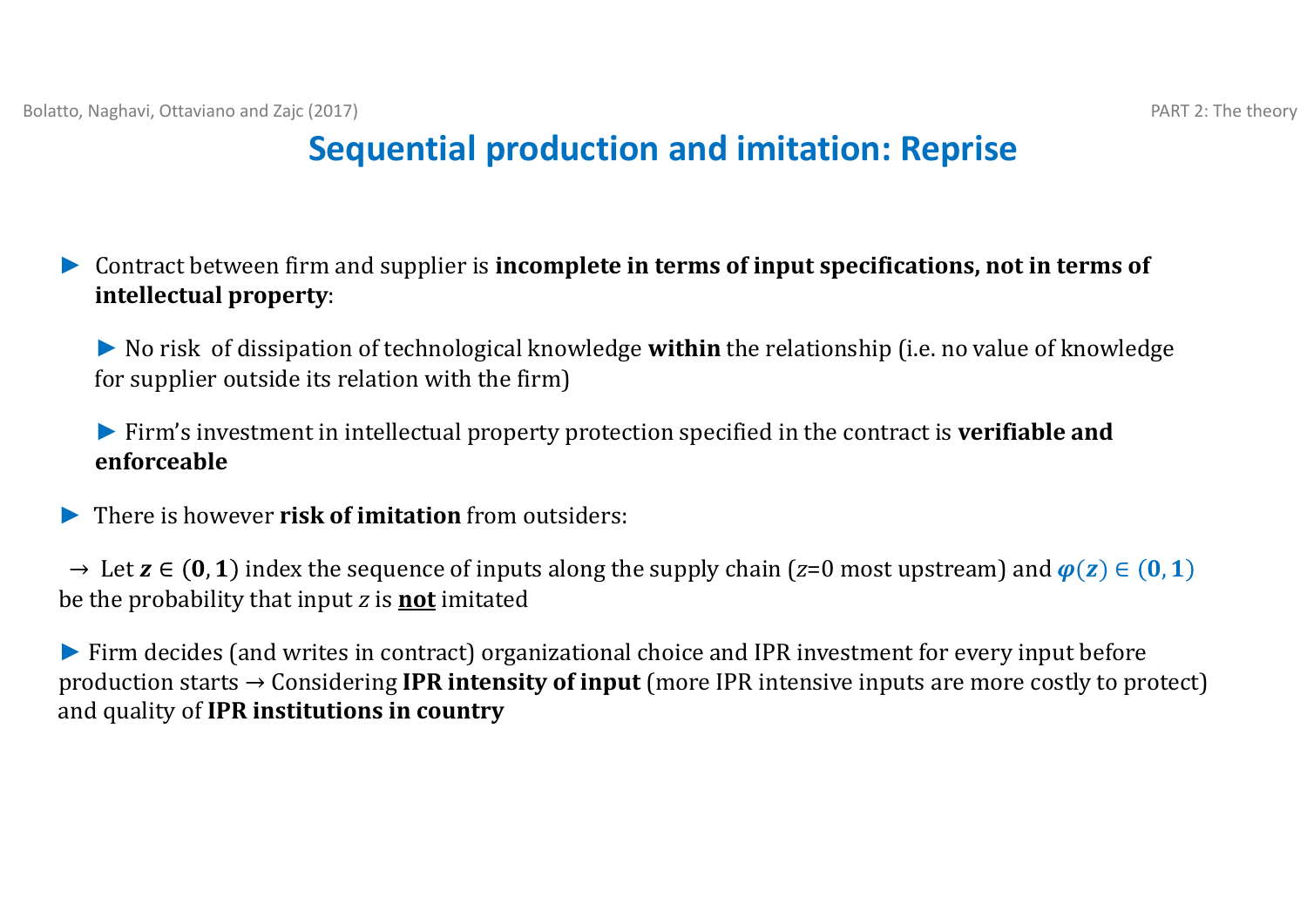► Let  $\omega(z)(\varphi(z))^{\lambda}$  be the **cost of IPR protection** for input *z* with IPR intensity  $\omega(z)$  when the quality of IPR institutions is indexed by  $\lambda > 1$  (recall  $\varphi(z) \in (0,1)$ )

 $\rightarrow$  For given IPR intensity  $(\omega(z))$ , the cost of IPR protection increases with the targeted probability of no imitation (larger  $\varphi(z)$ ) and decreases with the quality of IPR institutions (smaller  $\lambda$ )

 $\rightarrow$  For given IPR institutions ( $\lambda$ ), more IPR intensive inputs (larger  $\bm{\omega}(\bm{z})$ ) are more costly to protect

 $\rightarrow$  For given IPR intensity  $\omega(z)$ , it is increasingly difficult to protect additional aspects of intellectual property  $(\lambda > 1)$ 

 $\blacktriangleright -\omega(z)(\varphi(z))^{\lambda}$  is super-modular in  $\omega(z)$  and  $\lambda \to a$  country with better IPR institutions has a **comparative advantage** in terms of protection of IPR intensive inputs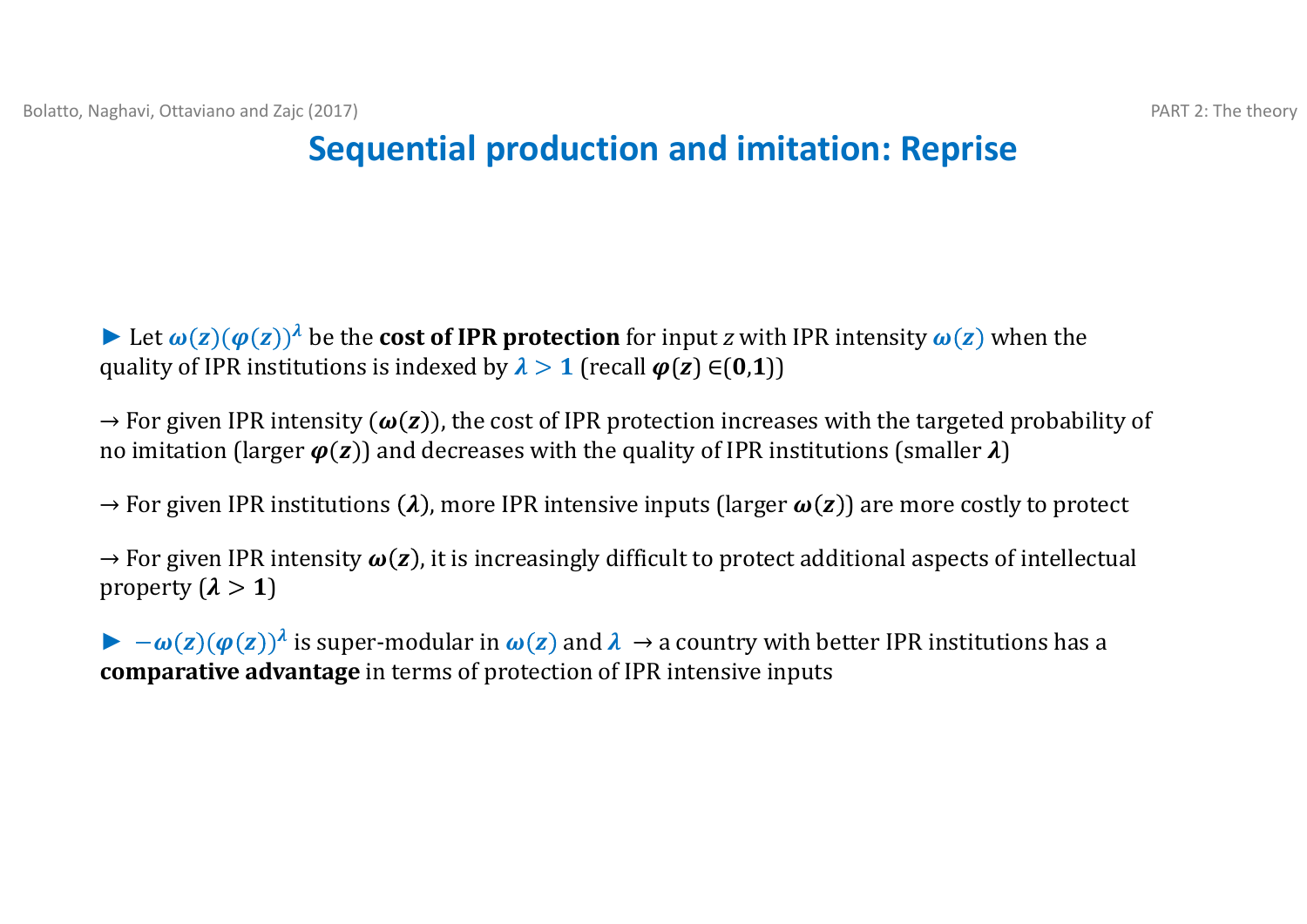► At time 0, when the firm decides organization and IP protection for  $\forall z$ , the expected value of the **final output** is

$$
q = \theta \left( \int_0^1 \left( \varphi(z) x(z) \right)^\alpha I(z) \, dz \right)^{1/2}
$$

 $\alpha$ 

▶ Optimal choice of IPR protection is such that the **probability of no imitation** satisfies FOC

$$
\left(\frac{\varphi(z)}{\varphi(z')}\right)^{\lambda - \frac{\alpha}{1 - \alpha}} = \frac{\omega(z')}{\omega(z)}
$$

with  $\lambda - \frac{\alpha}{1-\alpha} > 0$  for SOC

- $\blacktriangleright$  As more IPR intensive inputs are more costly to protect (larger  $\omega$ ), their optimally chosen probability of no imitation **is lower** (smaller  $\varphi$ )
- $\rightarrow$  The more so, the weaker the IPR institutions (smaller  $\lambda)$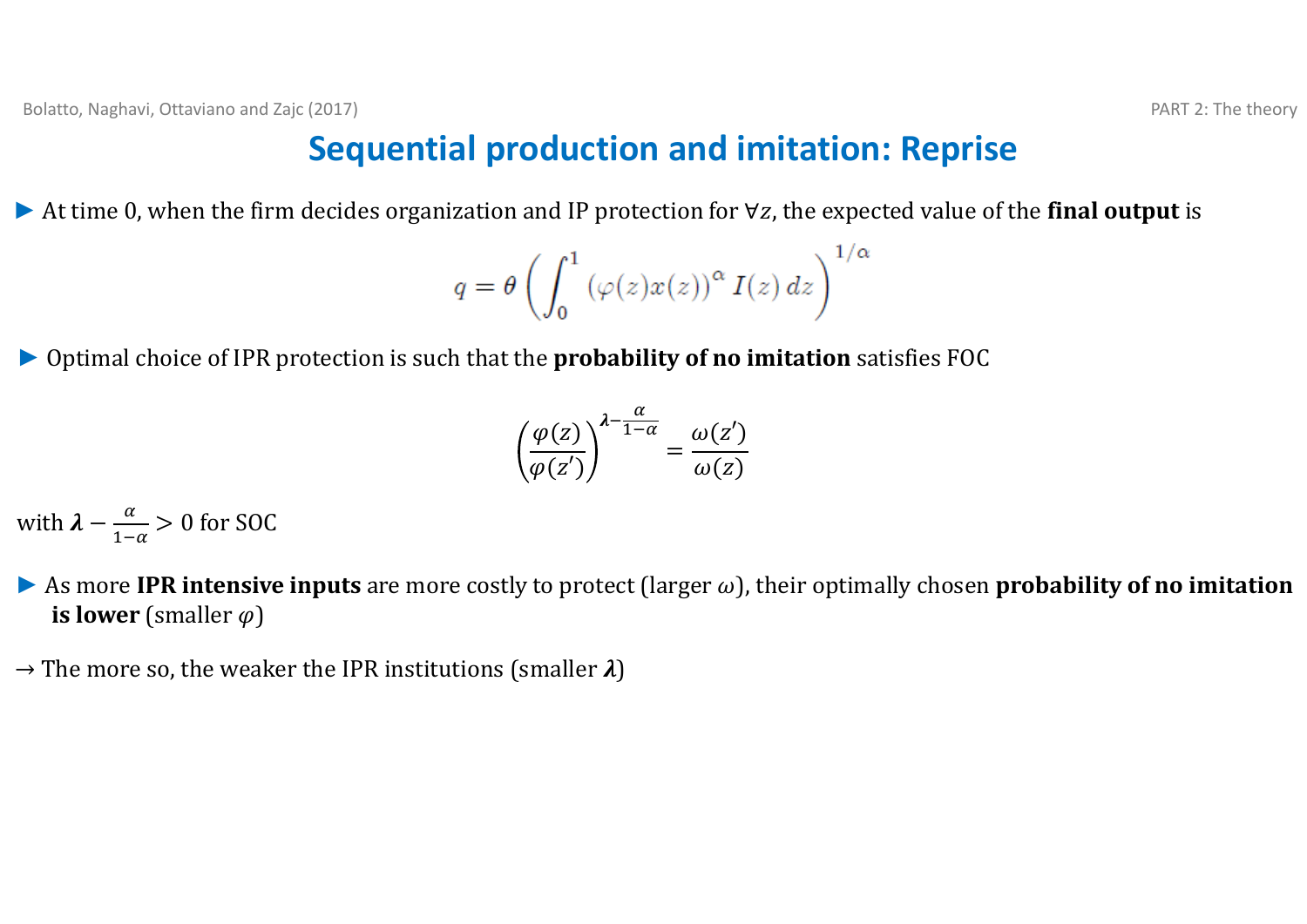► At time 0, when the firm decides organization and IP protection for  $\forall z$ , the expected value of the **final output** is

$$
q = \theta \left( \int_0^1 \left( \varphi(z) x(z) \right)^\alpha I(z) \, dz \right)^{1/\alpha}
$$

▶ Optimal choice of IPR protection is such that the **probability of no imitation** satisfies FOC

$$
\left(\frac{\varphi(z)}{\varphi(z')}\right)^{\lambda - \frac{\alpha}{1 - \alpha}} = \frac{\omega(z')}{\omega(z)}
$$

with  $\lambda - \frac{\alpha}{1-\alpha} > 0$  for SOC

- As more **IPR** intensive inputs are more costly to protect (larger  $\omega$ ), their optimally chosen probability of no imitation is **lower** (smaller  $\varphi$ )
- $\rightarrow$  The more so, **the weaker the IPR institutions** (smaller  $\lambda$ )
- $▶$  How  $ω(z)$  varies with *z* is an empirical issue  $\rightarrow$  For exposition assume  $ω'(z) > 0 \rightarrow$  IPR intensity increases with **downstreamness**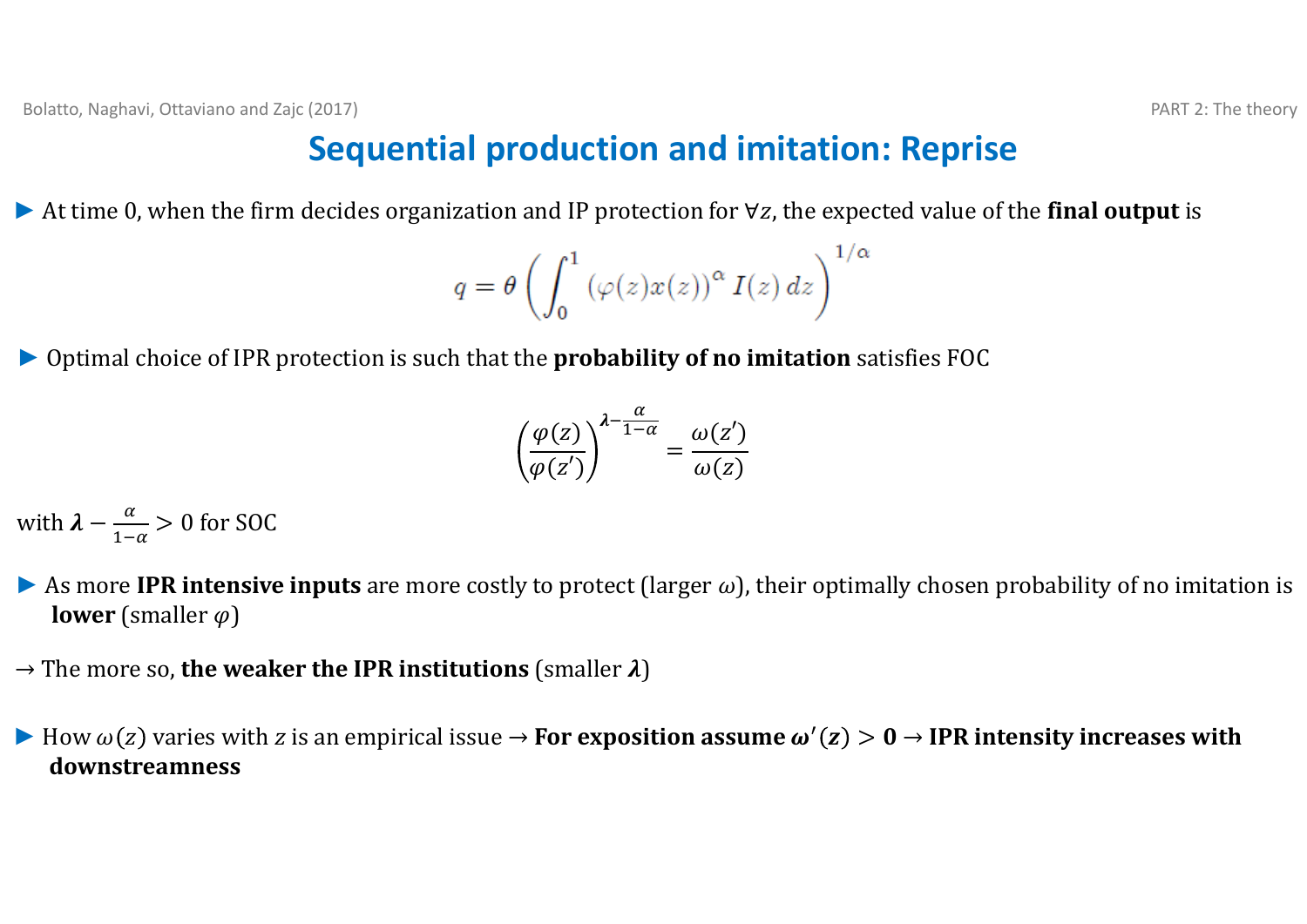#### **Sequential production and imitation: An example**

- **►** Specifically, assume input IPR intensity  $\omega(z) = e^{\omega z} \rightarrow$  IPR intensity increases **exponentially** with downstreamness
- $\to$  Cost of IPR protection  $\omega(z)(\varphi(z))^{\lambda} = e^{\omega z}(\varphi(z))^{\lambda} \to$  **Optimally chosen IPR protection** decreases with downstreamness *z* as it satisfies

$$
\frac{\varphi(z)}{\varphi(z')} = e^{-\mu (z - z')}, \qquad \mu \equiv \frac{\omega}{\lambda - \frac{\alpha}{1 - \alpha}}
$$

- $\blacktriangleright$  Choose normalization of marginal cost of inputs such that the **probability of no imitation** is  $\varphi(z) = e^{-\mu z} \to$ **decreases with downstreamness**
- $\rightarrow$  The more so, the larger the **relative IPR intensity** of downstream tasks (larger  $\omega$ ), the lower the **quality of IPR**  ${\bf in}$ stitutions (smaller  $\pmb{\lambda})$  and the more technologically substitutable the inputs (larger  $\pmb{\alpha})$

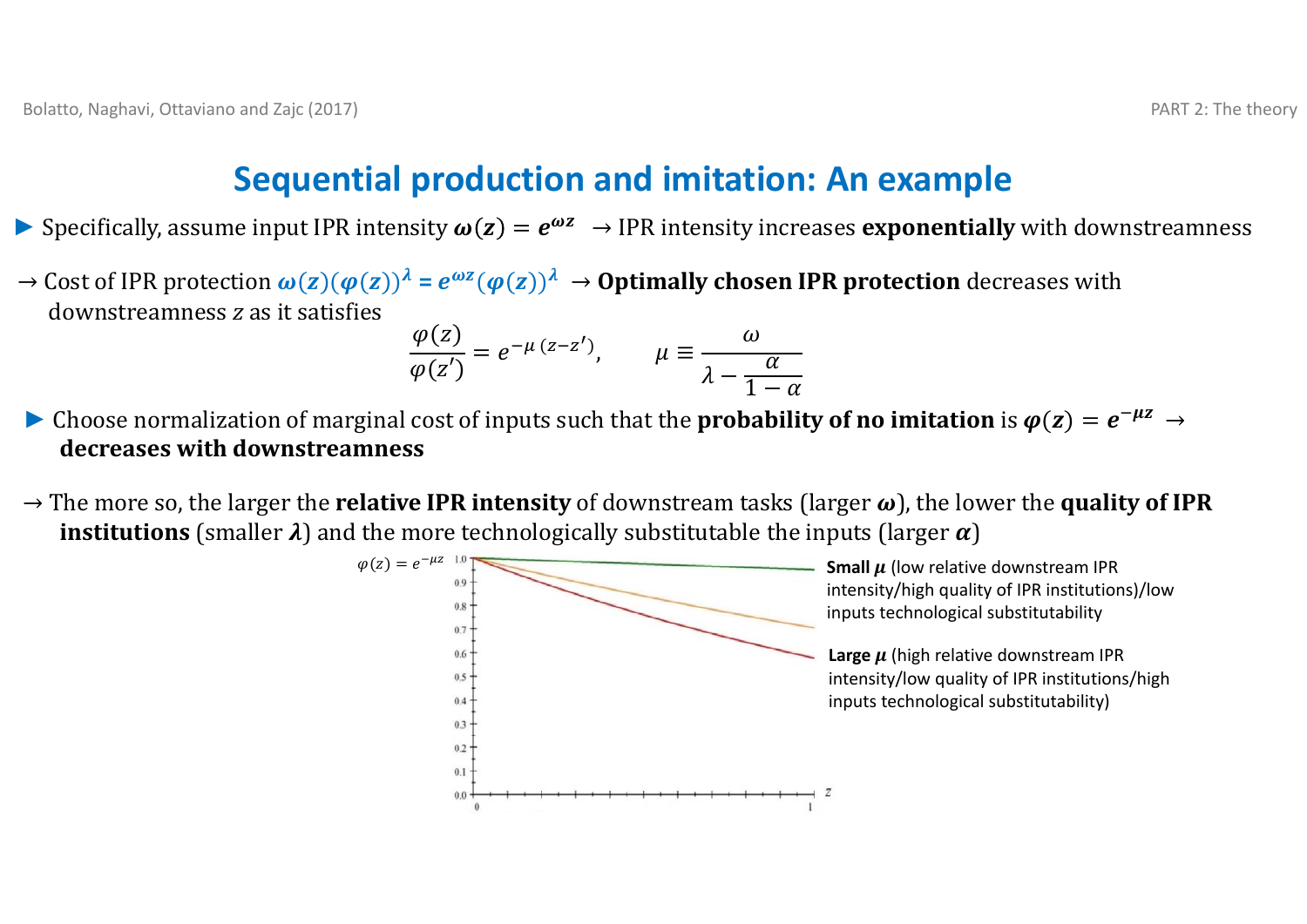## **Predictions on the role of IPR (i)**





#### **Lack of IPR shifts the cut‐off stage** ࢉࢠ <sup>∗</sup>**towards left**

- ▶ Trade-off between upstream incentives provision through outsourcing and downstream rent extraction through integration.
- ► **Direct effect (independent of sequentiality)**: imitation reduces the ability to use outsourcing to incentivize suppliers at all stages  $\rightarrow$   $z_c^*$  **falls**  $(\cdot)$
- $▶$  **Indirect effect (due to sequentiality)**: as for given cut-off  $z_s^*$  imitation reduces the 'weight' of downstream rent extraction, the number of integrated stages increases to restore balance  $\rightarrow$   $z_c^*$  falls  $(\cdot)$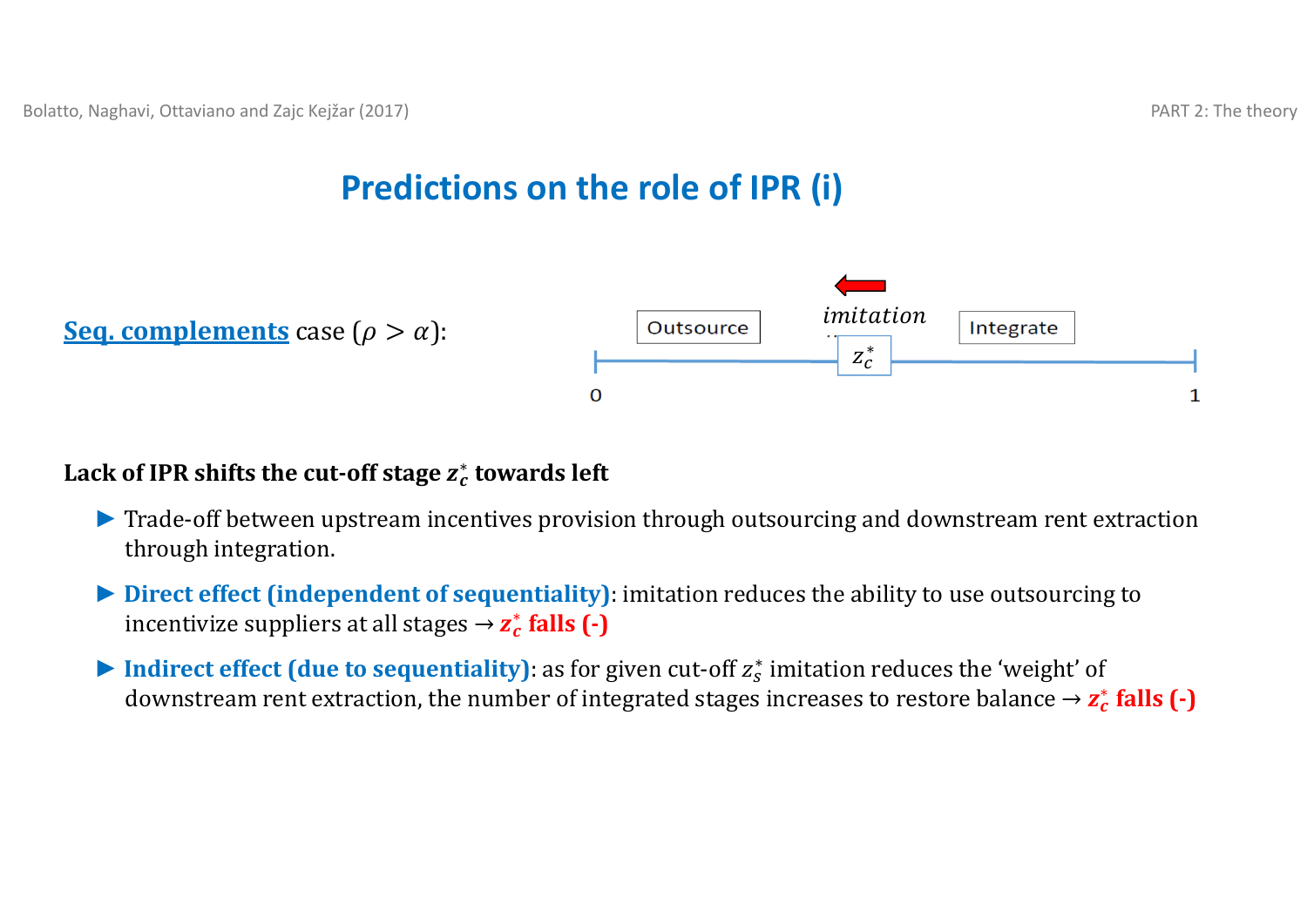## **Predictions on the role of IPR (i)**



► When countries with stronger IPR institutions (larger λ) have a comparative advantage in IPR intensive inputs  $(-d^2(e^{\omega z}\varphi(z)^{\lambda})/d\lambda d\omega$ >0) and input IPR intensity is decreasing with upstreamness (de<sup>ωz</sup>/dz>0):

► With sequential complements, the probability of integration is **decreasing** in the strength of IPR institutions (λ) and **increasing** in the relative downstream IPR intensity of inputs (ω).

**►** The negative impact of IPR institutions (λ) on the probability of integration is **stronger** for higher relative downstream IPR intensity of inputs (**ω**).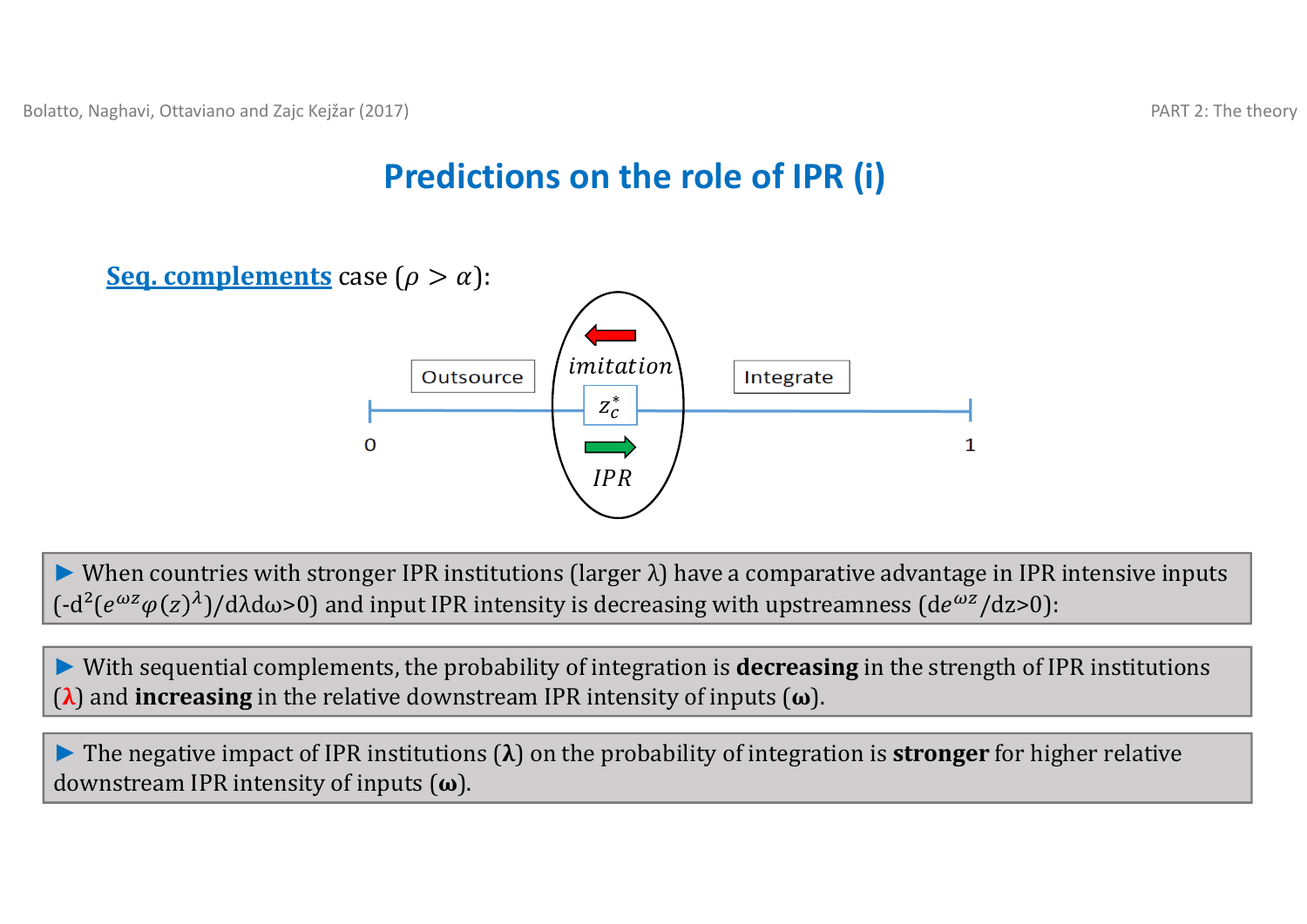# **Predictions on the role of IPR (ii)**





#### **Lack of IPR shifts the cut‐off stage** ݖௌ∗ **towards left:**

- ▶ Trade-off between upstream rent extraction through integration and downstream incentives provision through outsourcing.
- ▶ Direct effect (independent of sequentiality): imitation reduces the ability to use outsourcing to incentivize suppliers at all stages  $\rightarrow$  **z**<sup>\*</sup> **rises** (+)
- ► Indirect effect (due to sequentiality): as for given cut-off  $z_s^*$  imitation reduces the 'weight' of downstream incentive provision, the number of outsourced stages increases to restore balance  $\rightarrow$   $\mathbf{z}_s^*$ **falls (‐)**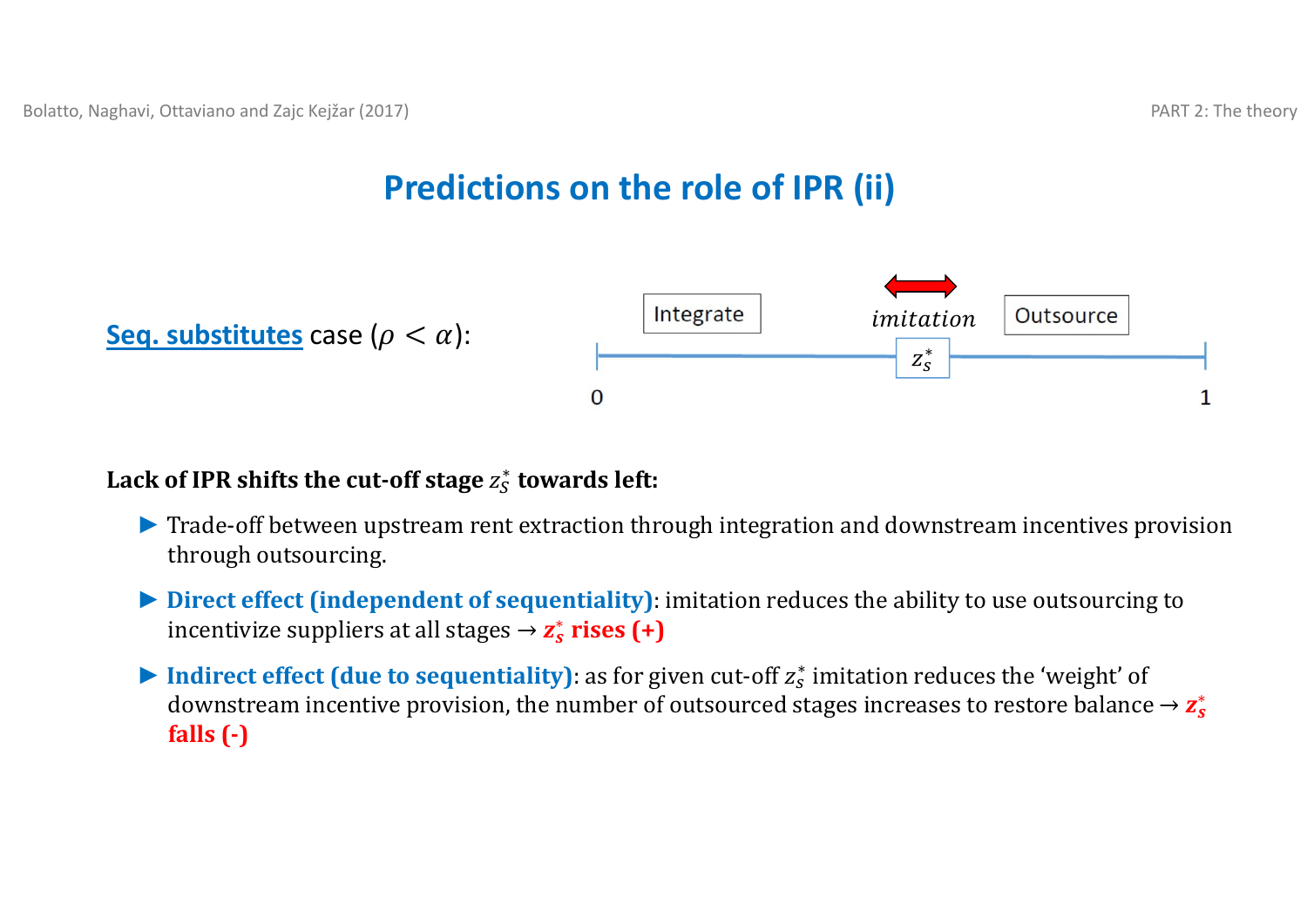# **Predictions on the role of IPR (ii)**



► With sequential substitutes, the probability of integration is **increasing** in the strength of IPR institutions (λ) and **decreasing** in the relative downstream IPR intensity of inputs  $(\omega)$ .

► With sequential substitutes, for each input (**z**) the response of the optimal organizational choice to differences in the strength of IPR institutions is **less pronounced** than with sequential complements.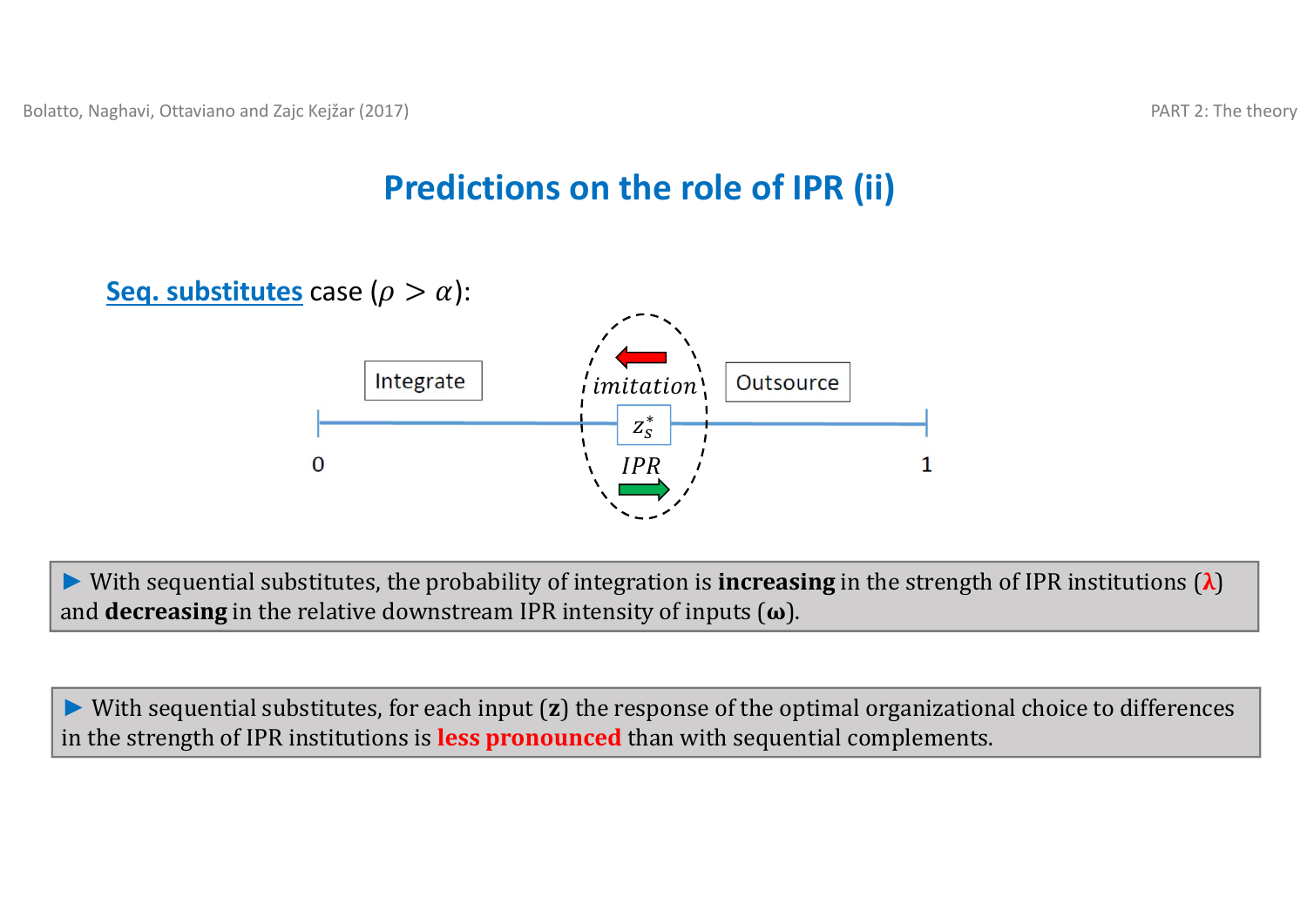## **Data and outcome variable**

We test our results using **transaction-level trade data on Slovenian manufacturing firms (2007-2010),** matched with:

- (i) detailed information of origin/destination of inward/outward **FDI**
- (ii) firm balance sheets
	- **►** 5,766 firms, imports from 87 countries, outward FDI with 37 partner countries

**Slovenia** → 2004 EU member, 2007 adopted the euro; **increasing involvement in GVC** (WTO index: 58.7 in 2011 – top OECD quartile), mostly strong **backward** participation (WTO, 2016)

**Integration**  $\rightarrow$  Alfaro et al (2017)

- Use **I‐O tables** to identify firm's inputs
- $\checkmark$  Exploit info on **core activity** of firm's affiliate
- $\checkmark$  Inputs that are imported from country where firm has **FDI** and are classified under **core activity of affiliate** (at 4-digit industry level) regarded as integrated → **dependent variable**: probability a firm *i* integrates input h for product k when sourcing from country *j* at time t ('probability of integration')  $\rightarrow$ **1** •  $\mathbf{z}_c^*$  for complements and  $\mathbf{z}_s^*$  for substitutes
- For robustness: additional constraint that affiliates reports involvement in **intra‐firm trade**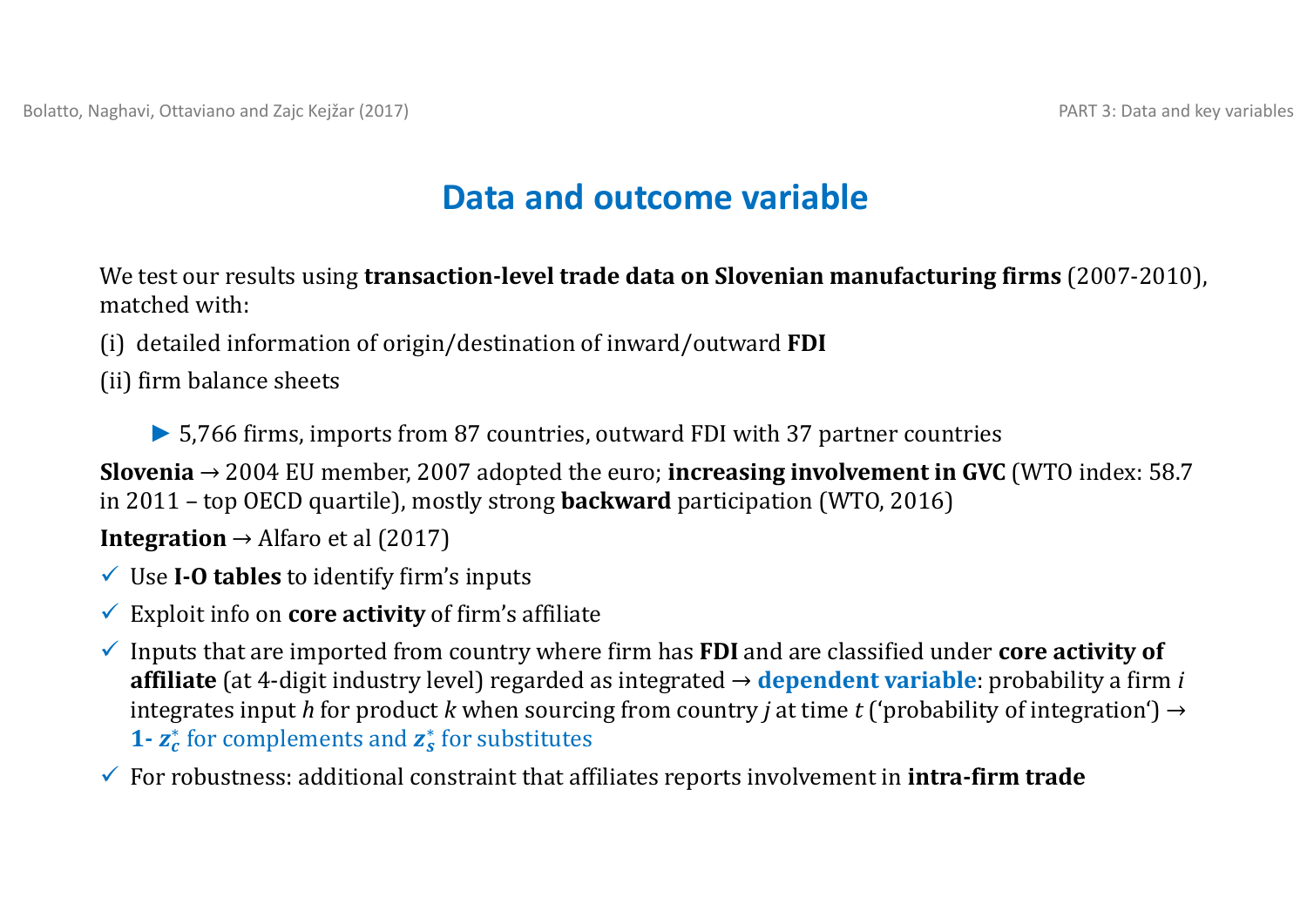### **Explanatory variables**

**Upstreamness.** We identify position of imported input in GVC with respect to firm's output (core export product at 6-digit HS) from **Alfaro et al.**  $(2017) \rightarrow$  input output tables

**IPR Protection.** Log of **Park (2008)** index of patent protection in each host country (coverage, membership in international treaties, duration of protection, enforcement mechanisms, restrictions of patents rights)

**Complementarity.** Baseline  $\rightarrow \rho$  measure of Antràs & Chor (2013): **complements** (*d\_compl* = 1): abovemedian import demand elasticity for a firm's core export product; **substitutes** ( $d$  comp $l = 0$ ) otherwise.

Robustness with

**• (industry-level) proxy for**  $\alpha \rightarrow$  **inputs classified within same industry feature higher technological** substitutability 

-- Herfindahl index, how (6-digit) inputs are spread across different (3-digit) industries, above/below median

 $\rho$  x  $\alpha$  (ind.)  $\rightarrow$  product of the above two measures, still <u>industry-level</u>

 $\rho$  -  $\alpha$  (elast.)  $\rightarrow$  demand elasticity of the core products vs. weighted average demand elasticity of all intermediates for the firms, firm-level (variant of the proxy of Alfaro et al, 2017)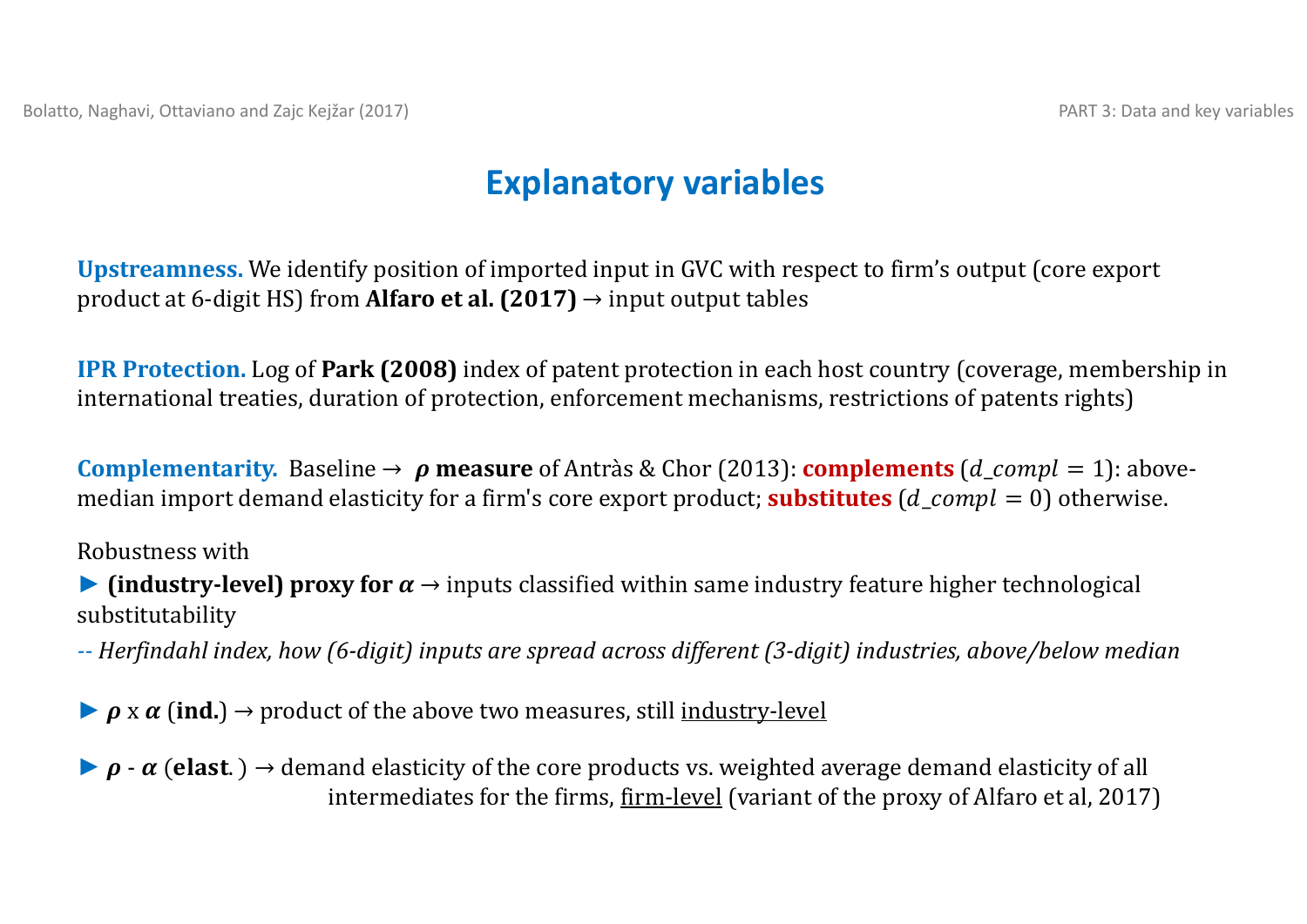### **Controls**

- $\checkmark$  **Firm-specific controls** → age, size, capital intensity of production, labor productivity, export orientation, financial leverage (debt-to-assets ratio).
- $\checkmark$  **Annual dummy variables**  $\to$  control for macroeconomic shocks.
- **Partner‐country dummies** → country‐specific time‐invariant effects.
- **Industry fixed effects** → industry: core export product at 1‐digit HS level.
- **[Downstream IPR intensity** <sup>→</sup> industry: whether input R&D intensity increases downstream**]**
- $\checkmark$  **[Relative Downstream IPR intensity**  $\to$  firm: rate at which input R&D intensity increases downstream]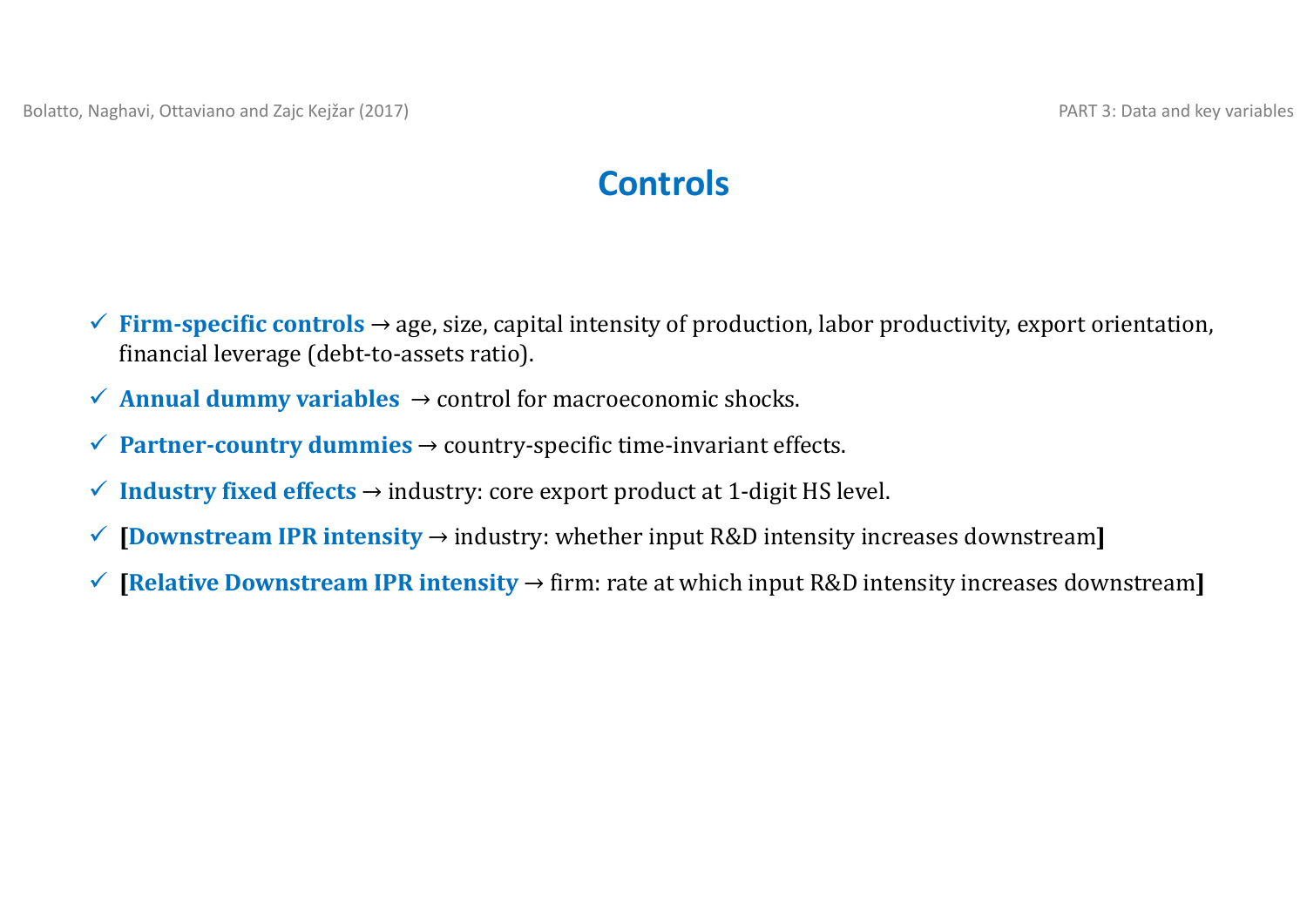#### **Substitutes Complements (d\_compl =0) (d\_compl =1) Mean Std. Dev. Mean Std. Dev.** d\_OutFDI 0.1856 0.389 0.1942 0.396 d\_OutFDI\_bilateral 0.0371 0.189 0.0431 0.203 d integr 0.0007 0.027 0.0009 0.029 d integr\_vert 0.0006 0.025 0.0007 0.026 Upstreamness 2.527 1.076 2.513 1.075 Import demand elasticity 0.869 0.194 1.582 4.550 Inputs demand elasticity 1.128 1.946 1.220 1.107 Industry Herfindahl index 0.714 0.077 0.689 0.115 IPR index 4.410 0.357 4.413 0.354 Rule of law index 1.045 0.780 1.011 0.794 Age 14.350 7.385 14.194 7.463 Employment 61.857 369.294 49.708 171.058 Ex‐Propensity 0.302 0.322 0.301 0.322 K‐intensity 84,363 388882 80,424 280194 L‐productivity 42,799 83407 41,026 60307 Debt assets ratio 0.645 0.836 0.650 0.3680.368 No of observations 475,861 360,531

#### **Descriptive statistics**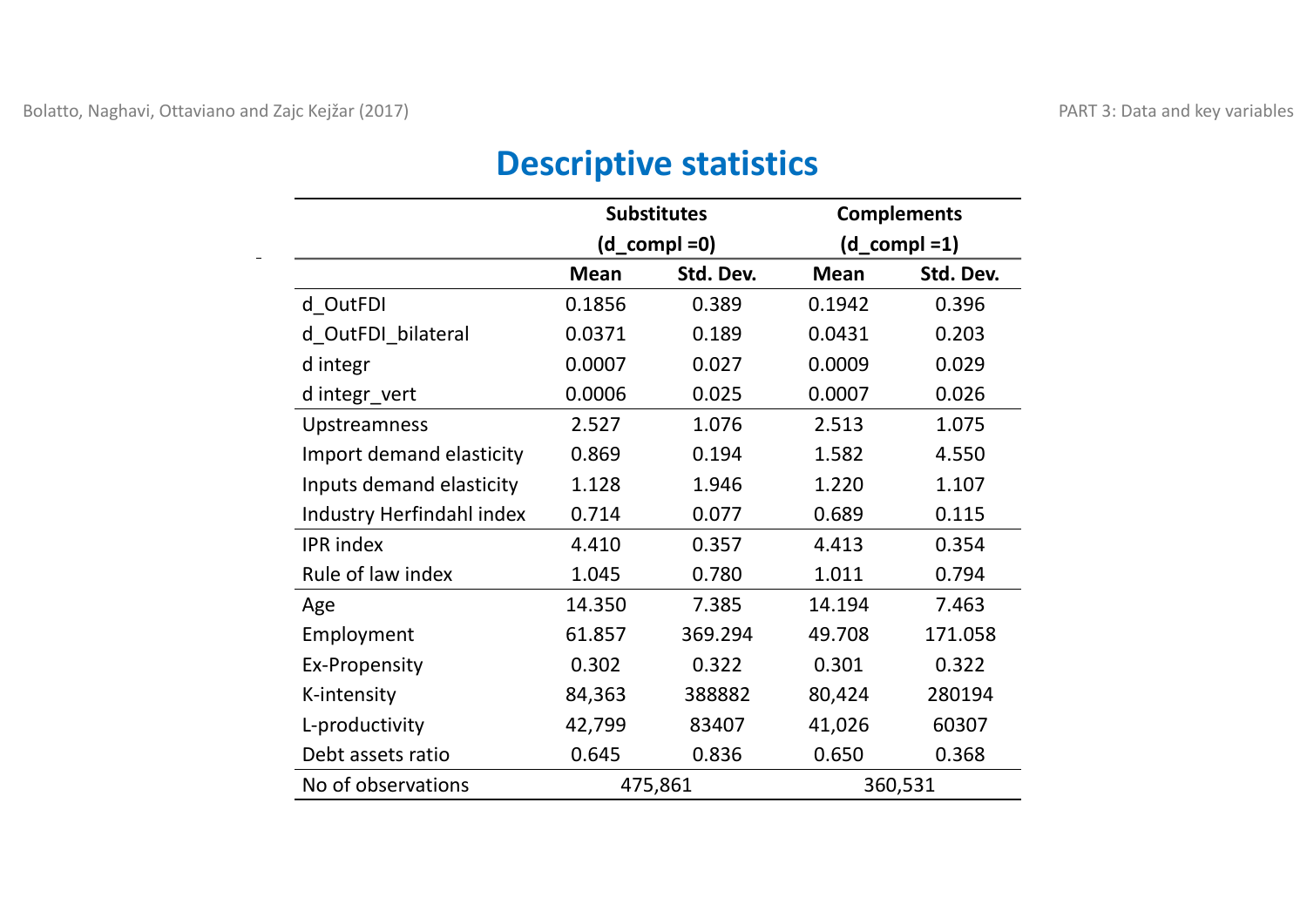# **Results ‐ Full sample specification ('triple interaction')**

|                  | (1)            | (2)                | (3)               | (4)               | (5)               |                                      |
|------------------|----------------|--------------------|-------------------|-------------------|-------------------|--------------------------------------|
|                  | Probit, $\rho$ | Probit C-M, $\rho$ | RE probit, $\rho$ | RE probit, $\rho$ | RE probit, $\rho$ |                                      |
| Comp             | 11.927**       | 12.244**           | 25.370 ***        | 39.761***         | 38.648***         |                                      |
|                  | (5.479)        | (5.526)            | (8.399)           | (12.300)          | (12.917)          |                                      |
| <b>InIPR</b>     | 0.774          | 0.751              | $-1.864$          | $-3.157$          | 4.198             |                                      |
|                  | (2.256)        | (2.364)            | (3.845)           | (5.530)           | (9.447)           |                                      |
| Comp*InIPR       | $-7.793**$     | $-8.001**$         | $-16.553***$      | $-26.118***$      | $-25.323***$      |                                      |
|                  | (3.737)        | (3.764)            | (5.626)           | (8.177)           | (8.688)           |                                      |
| Upstr            | 0.634          | 0.669              | 0.099             | $-0.787$          | 0.725             | As in Antràs & Chor                  |
|                  | (0.945)        | (0.932)            | (2.077)           | (3.265)           | (4.124)           |                                      |
| Comp*Upstr       | $-6.430*$      | $-6.619*$          | $-12.371**$       | $-17.426**$       | $-18.409***$      | $(2013)$ : for <b>complements</b> ,  |
|                  | (3.498)        | (3.565)            | (5.153)           | (7.386)           | (6.993)           | outsourcing $\rightarrow$ upstream   |
| InIPR*Upstr      | $-0.579$       | $-0.602$           | $-0.401$          | 0.152             | $-0.999$          | integration $\rightarrow$ downstream |
|                  | (0.698)        | (0.690)            | (1.423)           | (2.221)           | (2.809)           |                                      |
| Comp*InIPR*Upstr | 4.186*         | 4.308*             | $8.078**$         | $11.505**$        | 12.180***         |                                      |
|                  | (2.318)        | (2.360)            | (3.426)           | (4.882)           | (4.673)           |                                      |
| Country dummies  | yes            | yes                | no                | no                | yes               |                                      |
| time dummies     | yes            | yes                | yes               | yes               | yes               |                                      |
| Industry dummies | yes            | yes                | no                | yes               | yes               |                                      |
| Observations     | 615,847        | 611,495            | 791,911           | 725,141           | 615,847           |                                      |
|                  |                |                    |                   |                   |                   |                                      |

*►* Disaggregated at firm‐year‐product‐country level: integration of an input from <sup>a</sup> country in <sup>a</sup> given year by <sup>a</sup> firm

*►* Includes lagged firm characteristics (1‐5), firm characteristics (2); gravity variables (3‐4); constant term (1‐5)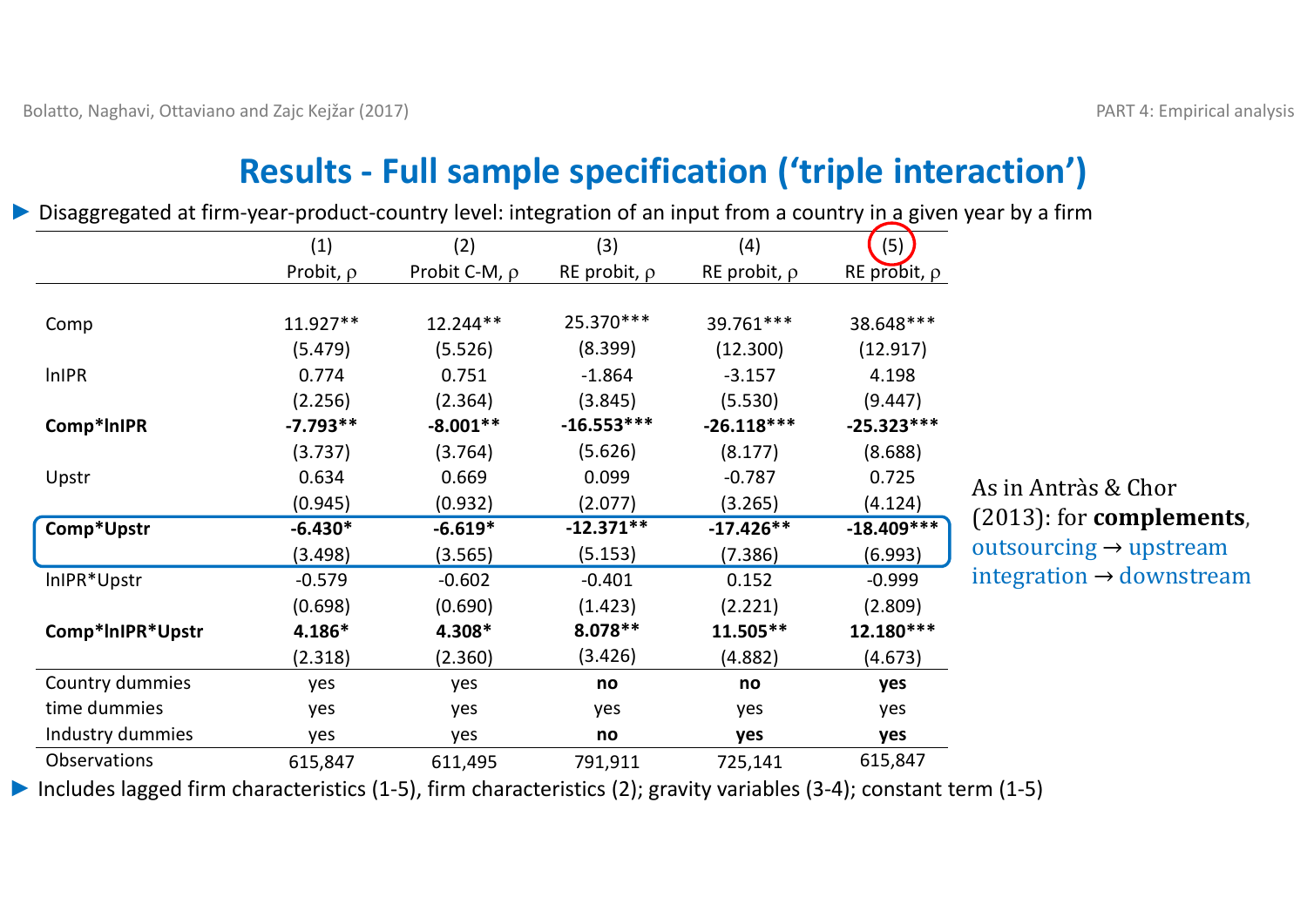# **Results ‐ Full sample specification ('triple interaction')**

(1)  $(2)$   $(3)$   $(4)$   $(5)$ Probit,  $\rho$  Probit C-M,  $\rho$  RE probit,  $\rho$  RE probit,  $\rho$  RE probit,  $\rho$ Comp 11.927\*\* 12.244\*\* 25.370\*\*\* 39.761\*\*\* 38.648\*\*\* (5.479) (5.526) (8.399) (12.300) (12.917) lnIPR 0.774 0.751 ‐1.864 ‐3.157 4.198  $(2.256)$   $(2.364)$   $(3.845)$   $(5.530)$   $(9.447)$ **Comp\*lnIPR ‐7.793\*\* ‐8.001\*\* ‐16.553\*\*\* ‐26.118\*\*\* ‐25.323\*\*\*** (3.737) (3.764) (5.626) (8.177) (8.688) Upstr 0.634 0.669 0.099 ‐0.787 0.725 (0.945) (0.932) (2.077) (3.265) (4.124) **Comp\*Upstr ‐6.430\* ‐6.619\* ‐12.371\*\* ‐17.426\*\* ‐18.409\*\*\*** (3.498) (3.565) (5.153) (7.386) (6.993) lnIPR\*Upstr ‐0.579 ‐0.602 ‐0.401 0.152 ‐0.999  $(0.698)$   $(0.690)$   $(1.423)$   $(2.221)$   $(2.809)$ **Comp\*lnIPR\*Upstr 4.186\* 4.308\* 8.078\*\* 11.505\*\* 12.180\*\*\*** (2.318) (2.360) (3.426) (4.882) (4.673) Country dummies yes yes **no no yes** time dummies dummies yes yes yes yes yes Industry dummies yes yes **no yes yes Observations** 615,847 611,495 791,911 725,141 615,847

*►* Disaggregated at firm‐year‐product‐country level: integration of an input from <sup>a</sup> country in <sup>a</sup> given year by <sup>a</sup> firm

The probability that any given task is integrated decreases, the more so the more upstream the task is

#### For **complements**,

stronger protection of IPR decreases reliance on integration 

This is the more so, the more downstream we go along the supply chain.

*►* Includes lagged firm characteristics (1‐5), firm characteristics (2); gravity variables (3‐4); constant term (1‐5)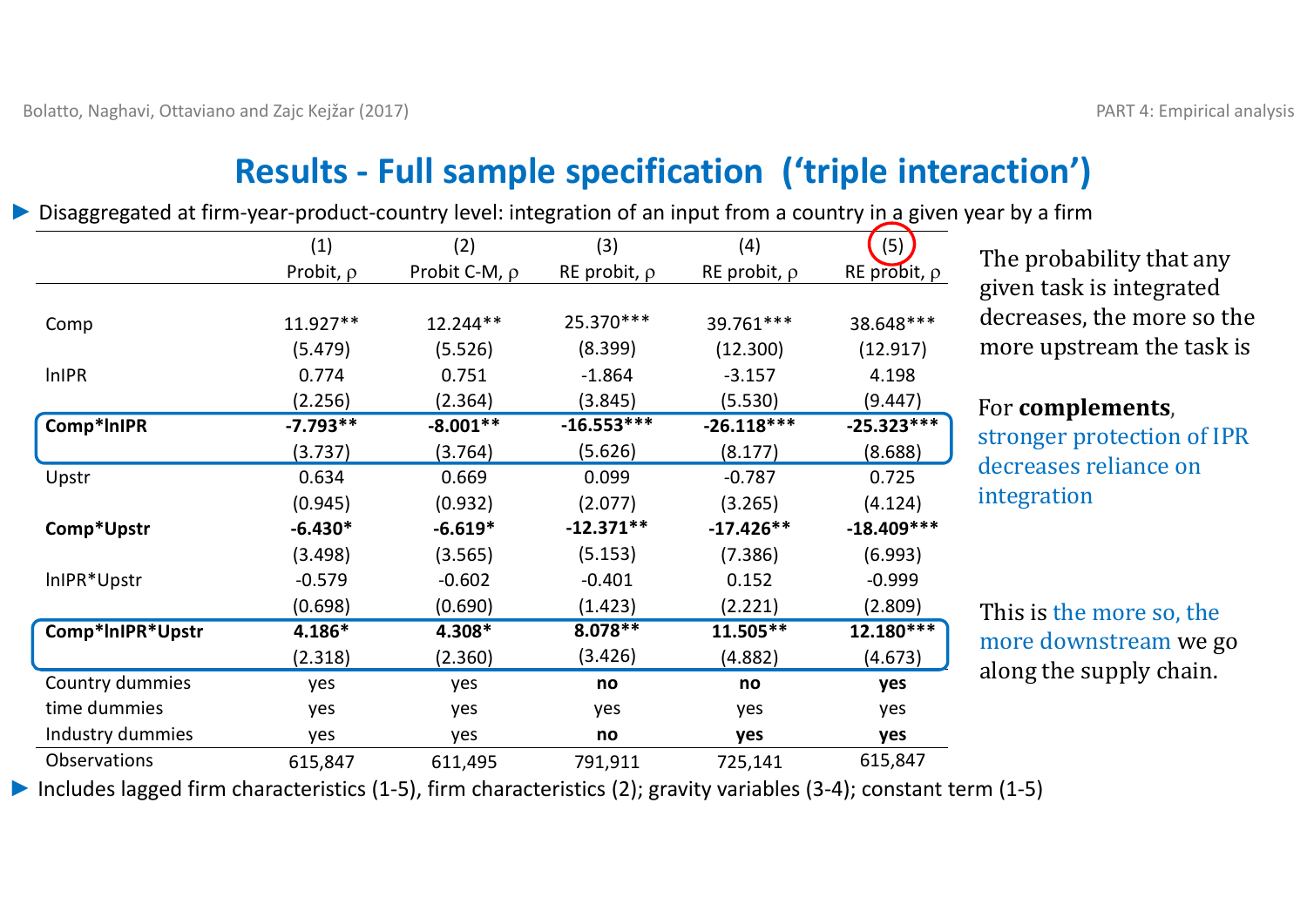#### **Results ‐ Split sample specification**

|                     | (1)             | (2)             | (3)             | (4)             |
|---------------------|-----------------|-----------------|-----------------|-----------------|
|                     | RE prob, $\rho$ | RE prob, $\rho$ | RE prob, $\rho$ | RE prob, $\rho$ |
|                     | Comp            | Subst           | Comp            | Subst           |
| <b>InIPR</b>        | $-26.81***$     | $-2.503$        | $-22.36*$       | $-16.45$        |
|                     | (5.498)         | (5.975)         | (12.489)        | (17.889)        |
| Upstr               | $-14.58***$     | $-1.773$        | $-20.91***$     | $-2.092$        |
|                     | (5.169)         | (3.870)         | (6.347)         | (5.672)         |
| InIPR*Upstr         | $8.822**$       | 0.730           | 13.050 ***      | 0.786           |
|                     | (3.430)         | (2.647)         | (4.200)         | (3.813)         |
| Rule_of_law         |                 |                 |                 |                 |
|                     |                 |                 |                 |                 |
| Rule_of_law         |                 |                 |                 |                 |
| *Upstr              |                 |                 |                 |                 |
|                     |                 |                 |                 |                 |
| Country dummies     | no              | no              | yes             | yes             |
| Time dummies        | yes             | yes             | yes             | yes             |
| Industry dummies    | yes             | yes             | yes             | yes             |
| <b>Observations</b> | 308,518         | 390,751         | 246,902         | 312,789         |

For **complements**, IPR enforcement decreases integration, effect weaker upstream (more outsourcing downstream) Effect is not statistically significant effect for **substitutes**!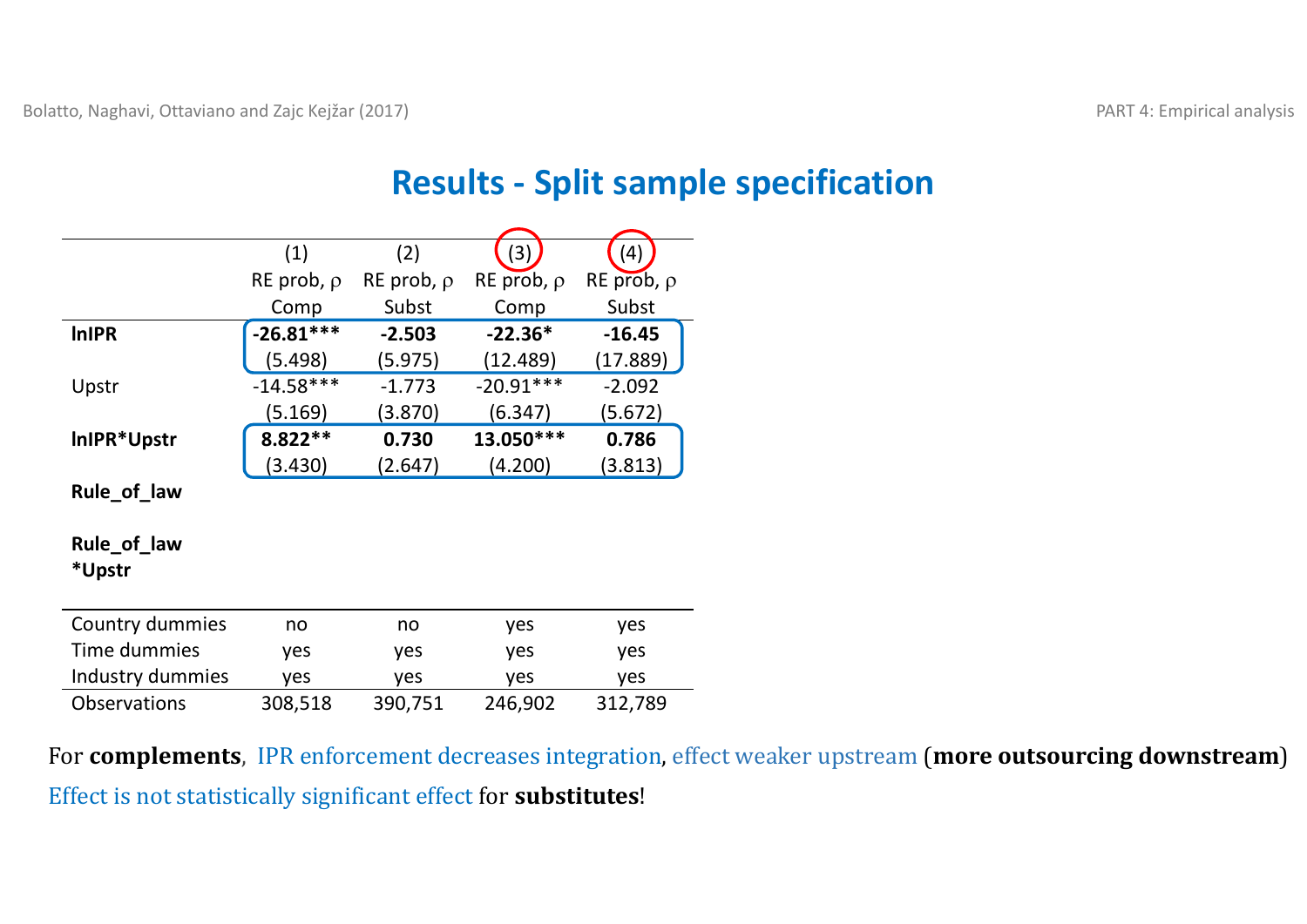|                     | (1)             | (2)             | (3)             | (4)             | (5)             | (6)             | (7)             | (8)             |
|---------------------|-----------------|-----------------|-----------------|-----------------|-----------------|-----------------|-----------------|-----------------|
|                     | RE prob, $\rho$ | RE prob, $\rho$ | RE prob, $\rho$ | RE prob, $\rho$ | RE prob, $\rho$ | RE prob, $\rho$ | RE prob, $\rho$ | RE prob, $\rho$ |
|                     | Comp            | Subst           | Comp            | Subst           | Comp            | Subst           | Comp            | Subst           |
| <b>InIPR</b>        | $-26.81***$     | $-2.503$        | $-22.36*$       | $-16.45$        |                 |                 |                 |                 |
|                     | (5.498)         | (5.975)         | (12.489)        | (17.889)        |                 |                 |                 |                 |
| Upstr               | $-14.58***$     | $-1.773$        | $-20.91***$     | $-2.092$        | $-0.664***$     | $-0.708***$     | $-0.116$        | $-0.774***$     |
|                     | (5.169)         | (3.870)         | (6.347)         | (5.672)         | (0.202)         | (0.203)         | (0.159)         | (0.193)         |
| InIPR*Upstr         | $8.822**$       | 0.730           | 13.050 ***      | 0.786           |                 |                 |                 |                 |
|                     | (3.430)         | (2.647)         | (4.200)         | (3.813)         |                 |                 |                 |                 |
| Rule_of_law         |                 |                 |                 |                 | $-0.703$        | $-1.246**$      | $5.316***$      | $-5.076***$     |
|                     |                 |                 |                 |                 | (0.573)         | (0.603)         | (1.894)         | (1.807)         |
| Rule_of_law         |                 |                 |                 |                 |                 |                 |                 |                 |
| *Upstr              |                 |                 |                 |                 | $-0.248$        | 0.016           | $-0.586***$     | 0.039           |
|                     |                 |                 |                 |                 | (0.221)         | (0.216)         | (0.192)         | (0.211)         |
| Country dummies     | no              | no              | yes             | yes             | no              | no              | yes             | yes             |
| Time dummies        | yes             | yes             | yes             | yes             | yes             | yes             | yes             | yes             |
| Industry dummies    | yes             | yes             | yes             | yes             | yes             | yes             | yes             | yes             |
| <b>Observations</b> | 308,518         | 390,751         | 246,902         | 312,789         | 340,984         | 444,657         | 277,561         | 362,193         |

### **Results ‐ Split sample specification**

When considering rule of law instead of IPR ... opposite results, in line with AC property rights story (compl.)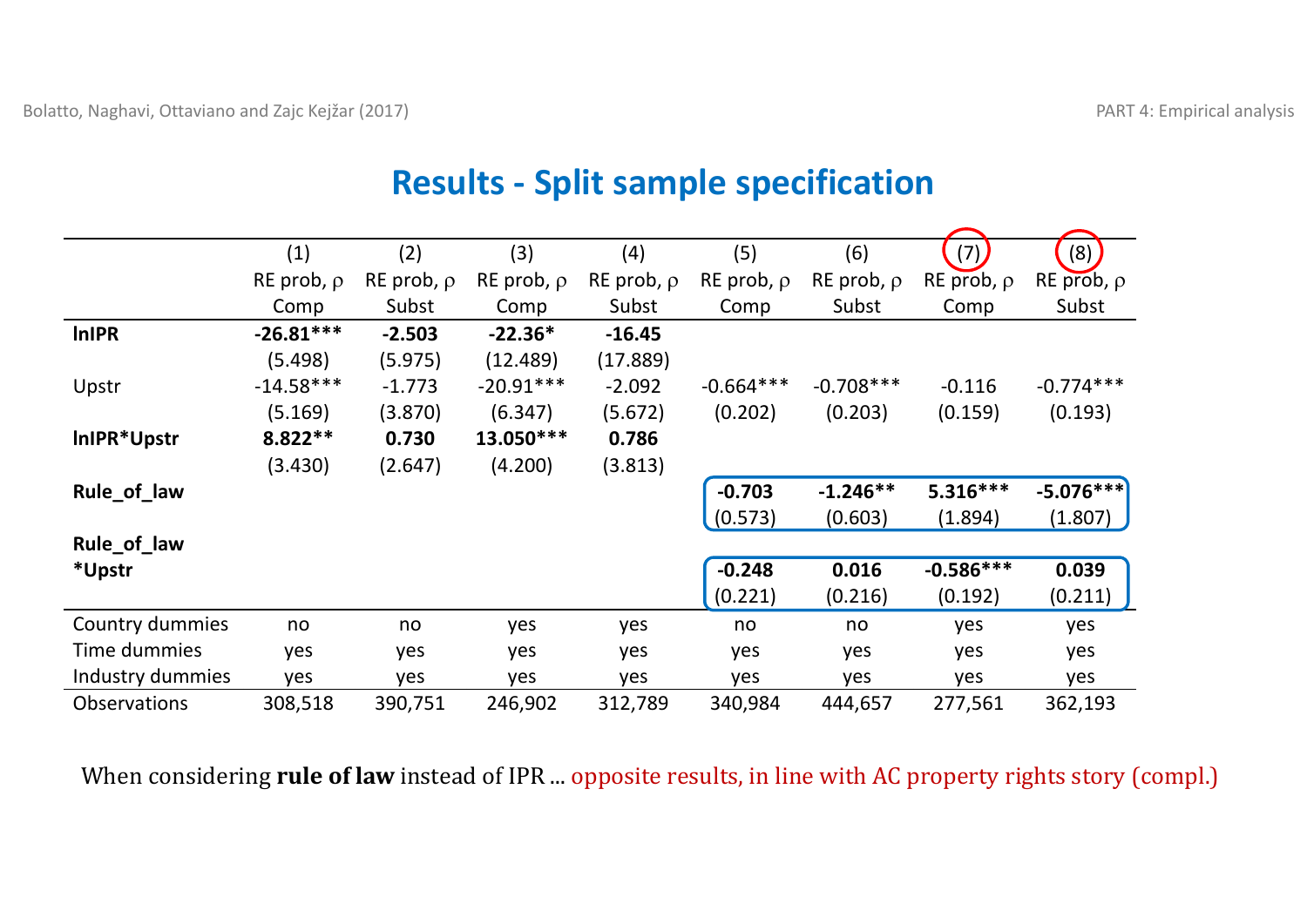#### **Predictive Margins**



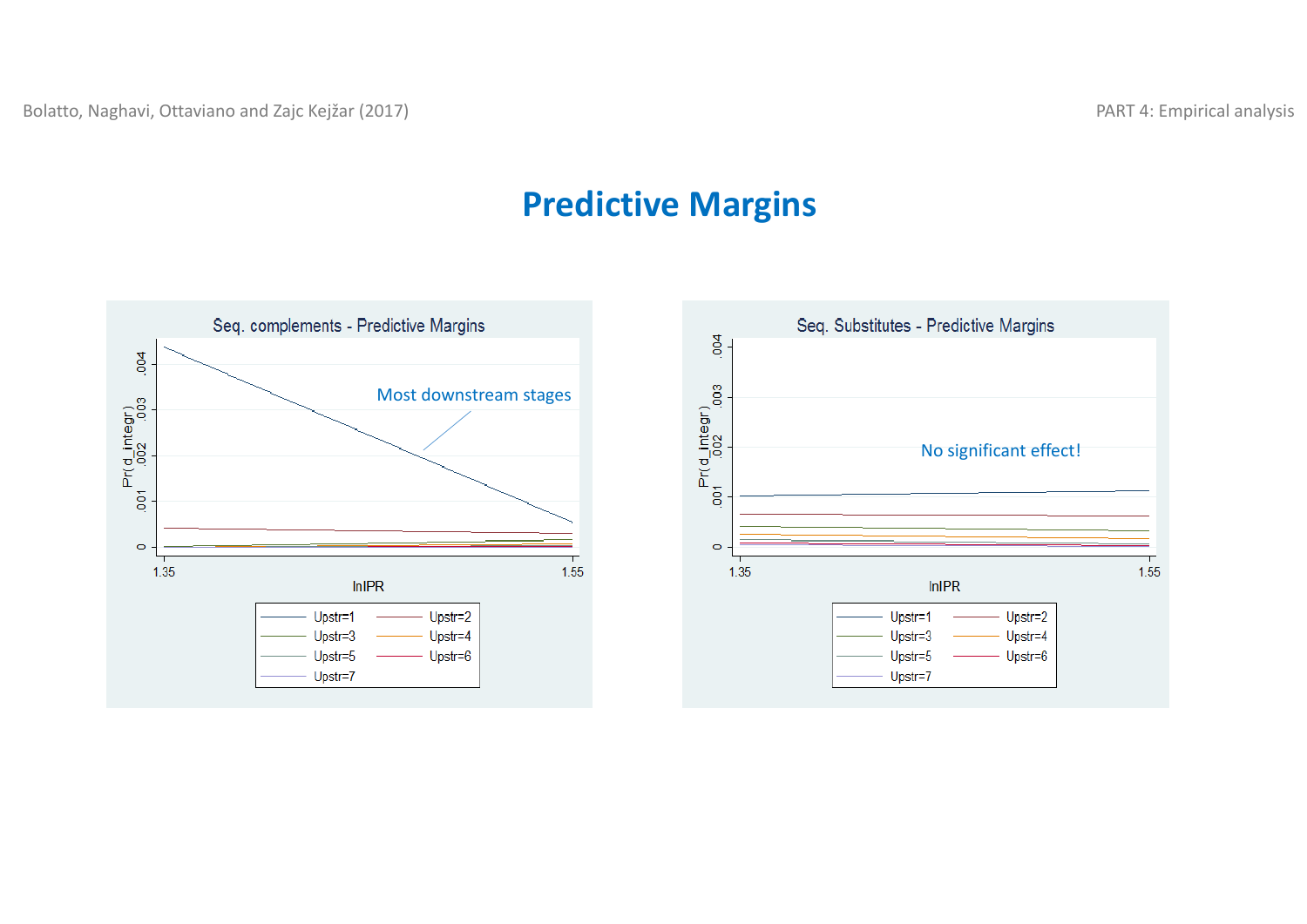#### **Alternative measures of complements/substitutes**

|                     | (1)              | (2)              | (3)                        | (4)                     | (5)                        | (6)                        |
|---------------------|------------------|------------------|----------------------------|-------------------------|----------------------------|----------------------------|
|                     | <b>RE Probit</b> | <b>RE Probit</b> | <b>RE Probit</b>           | <b>RE Probit</b>        | <b>RE Probit</b>           | <b>RE Probit</b>           |
|                     | $\alpha$ (ind)   | $\alpha$ (ind)   | $\rho \times \alpha$ (ind) | $\rho$ x $\alpha$ (ind) | $\rho$ - $\alpha$ (elast.) | $\rho$ - $\alpha$ (elast.) |
|                     | Comp             | Subst            | Comp                       | Subst                   | Comp                       | Subst                      |
|                     |                  |                  |                            |                         |                            |                            |
| <b>InIPR</b>        | $-16.559***$     | $-2.614$         | $-15.179***$               | $-1.376$                | $-15.179***$               | $-0.382$                   |
|                     | (2.961)          | (5.760)          | (2.952)                    | (4.903)                 | (2.784)                    | (6.632)                    |
| Upstr               | $-7.633***$      | 0.560            | $-7.625***$                | 0.096                   | $-7.560***$                | $-0.449$                   |
|                     | (2.571)          | (3.253)          | (2.391)                    | (2.965)                 | (2.355)                    | (3.832)                    |
| InIPR*Upstr         | $4.761***$       | $-1.169$         | $4.765***$                 | $-0.929$                | $4.757***$                 | $-0.232$                   |
|                     | (1.734)          | (2.243)          | (1.609)                    | (2.026)                 | (1.591)                    | (2.604)                    |
| Country dummies     | no               | no               | no                         | no                      | no                         | no                         |
| Time dummies        | yes              | yes              | yes                        | yes                     | yes                        | yes                        |
| Industry dummies    | yes              | yes              | yes                        | yes                     | yes                        | yes                        |
| <b>Observations</b> | 408,896          | 414,750          | 336,484                    | 371,962                 | 265,050                    | 396,920                    |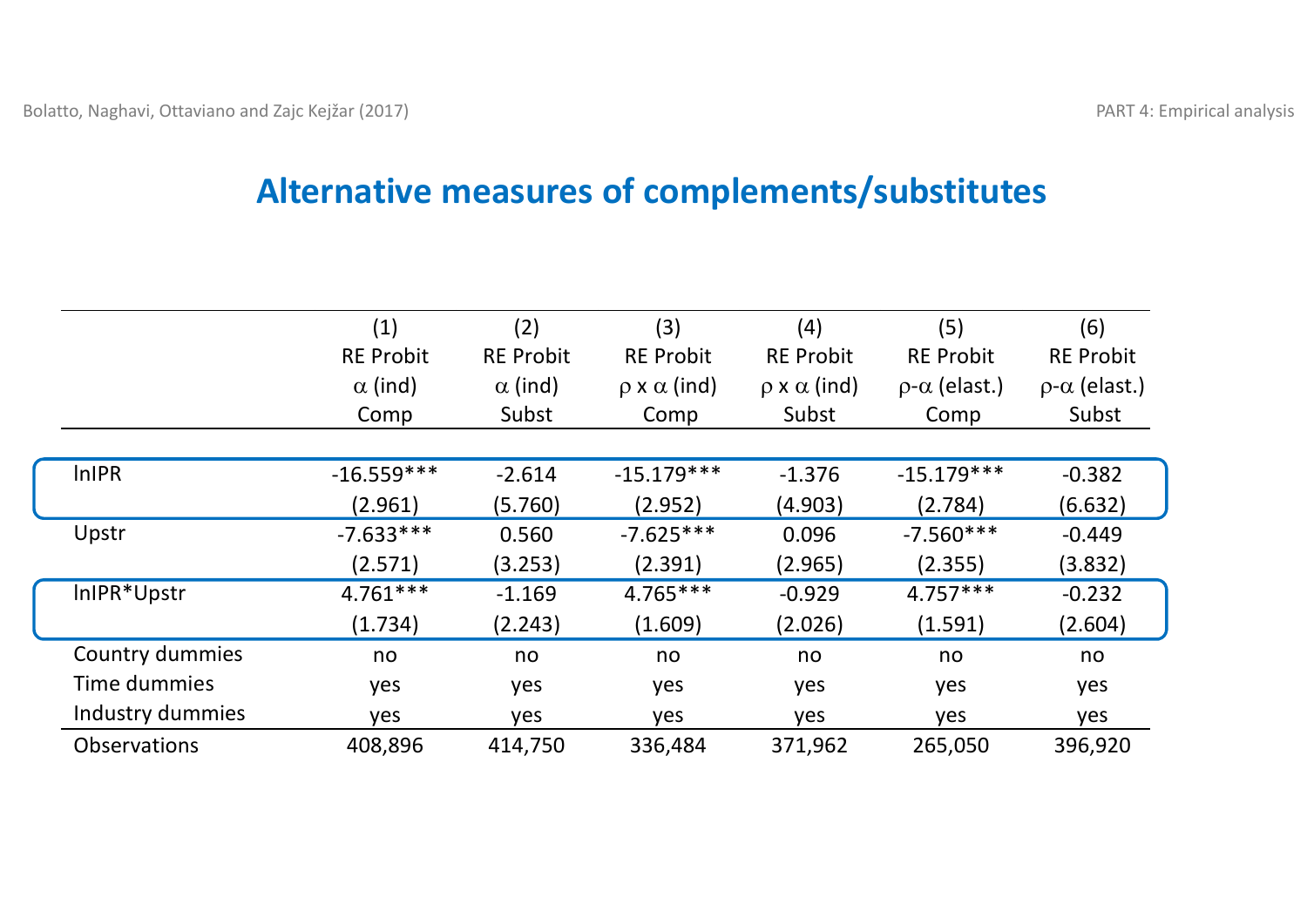### **Further robustness checks**

- *►*Adding **country fixed effects** in the baseline model (split sample, RE probit) ... lower significance of the direct effect of IPR as expected, but interaction persists
- ▶ Adding partner-countries' institutional variables (likely correlated with IPR) from Worldwide Governance Indicators (2015) and GDP pc.  $+$  their interactions with upstreamness
- ▶ One-country model, many-countries world: subsample of firms with **increasing concentration of sourcing from one country**, results hold coefficient increasing with thresholds at 10% -20% -30%
- *►* Other checks:
	- ‐ additional constraint of **positive intra‐firm trade** by subsidiary to define integration: assure **vertical FDI**
	- **-** subsample of **intermediate** or capital good import transactions
	- restricting to firms involved in outward FDI (removing firms that **outsource all stages** performed abroad)